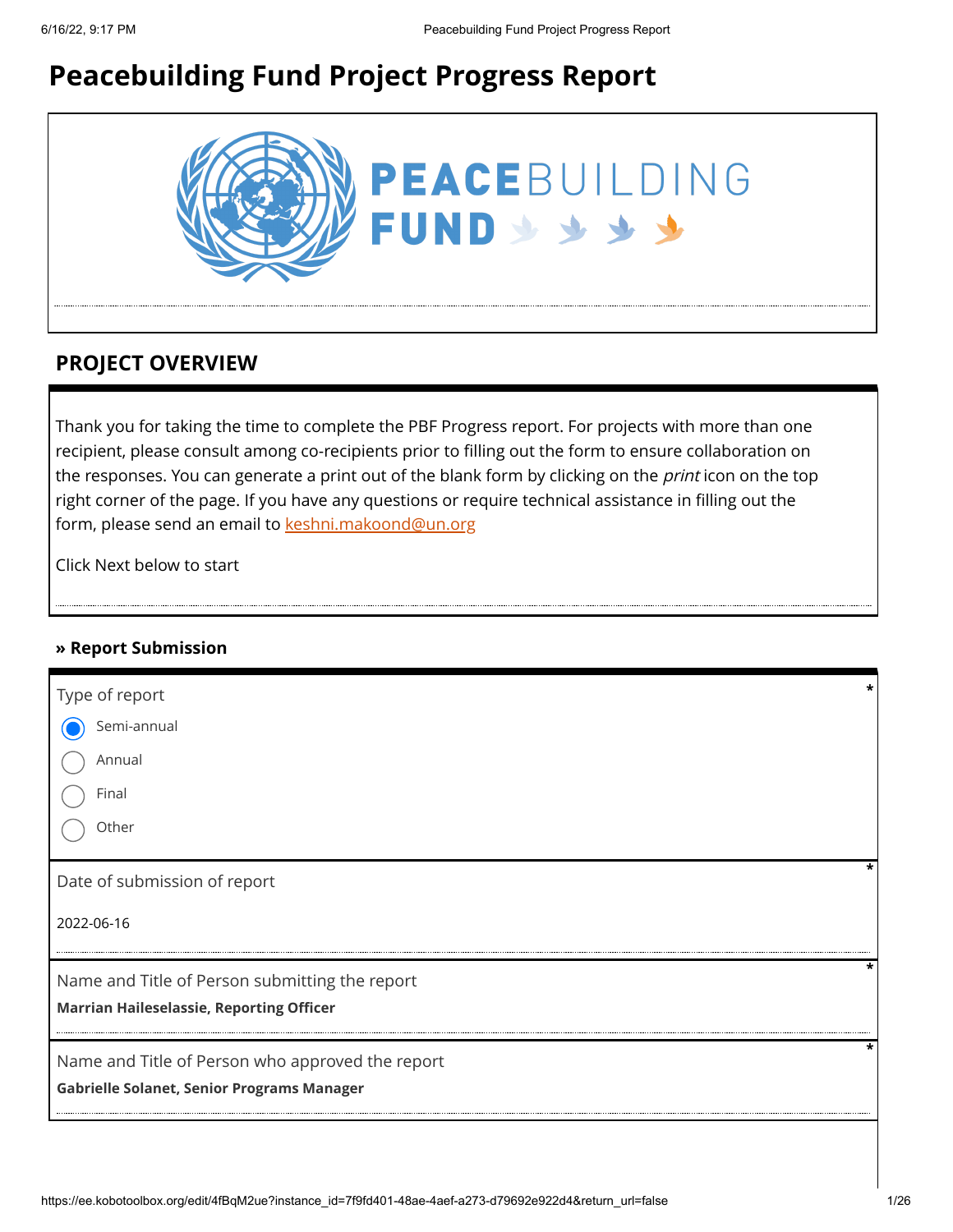| Have all fund recipients for this project contributed to the report?                                                                                                             | $\star$ |
|----------------------------------------------------------------------------------------------------------------------------------------------------------------------------------|---------|
| yes                                                                                                                                                                              |         |
| no                                                                                                                                                                               |         |
| Did PBF Secretariat review the report?                                                                                                                                           |         |
| If there is no PBF secretariat in country, please select "Not applicable". If there is a PBF secretariat, you should normally ensure that they<br>have an opportunity to review. |         |
| yes                                                                                                                                                                              |         |
| no                                                                                                                                                                               |         |
| Not Applicable                                                                                                                                                                   |         |

## **» Project Information and Geographical Scope**

| Is this a cross-border project?                                           |                                   | *                               |  |  |  |
|---------------------------------------------------------------------------|-----------------------------------|---------------------------------|--|--|--|
| no<br>yes                                                                 |                                   |                                 |  |  |  |
| Please select the geographical region in which the project is implemented |                                   |                                 |  |  |  |
| Asia and the Pacific                                                      | Central & Southern Africa         | East Africa                     |  |  |  |
| Europe and Central Asia                                                   | Global                            | Latin America and the Carribean |  |  |  |
| Middle East and North Africa                                              | <b>West Africa</b>                |                                 |  |  |  |
|                                                                           | Country of project implementation |                                 |  |  |  |
| Ethiopia                                                                  | Kenya                             | Madagascar                      |  |  |  |
| Somalia                                                                   | South Sudan                       | Sudan                           |  |  |  |
| Other, Specify                                                            |                                   |                                 |  |  |  |
|                                                                           |                                   |                                 |  |  |  |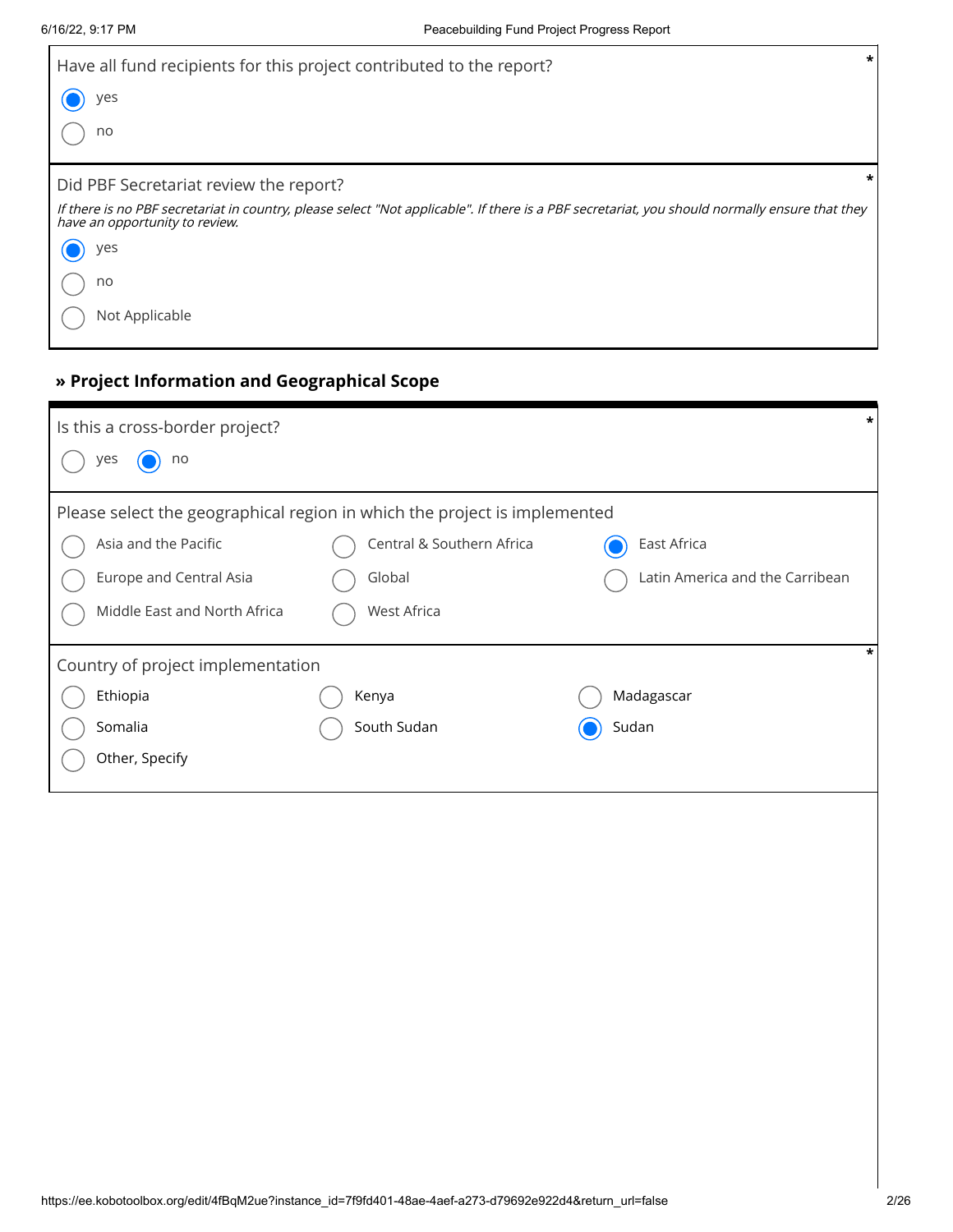| *<br>Project Title                                                                                                                                                                             |
|------------------------------------------------------------------------------------------------------------------------------------------------------------------------------------------------|
| 00119468: Building Sustainable Peace and Social Cohesion in Tawilla Locality, North Darfur                                                                                                     |
| 00130002: Building the MHPSS-Gender-Peacebuilding nexus: fostering wellbeing, non-violent, gender equitable<br>masculinity and social restoration with young people in West Darfur, Sudan.     |
| 00130052: Darfuri Youth Empowerment in Civic Spaces to Advance Peacebuilding                                                                                                                   |
| 00119467: Durable Solutions for forced displacement in West Darfur                                                                                                                             |
| 00119469: East Darfur: Assalaya-Sheiria-Yassin Triangle of Peace and Coexistence                                                                                                               |
| 00121172: PBF secretariat and peacebuilding project Sudan                                                                                                                                      |
| 00130005: Refugee and IDP Profiling Towards Sustainable Peace and Durable Solutions in Darfur                                                                                                  |
| 00125917: Strengthening the Political and Peacebuilding Role of Women in Sudan's Transition                                                                                                    |
| 00130705: Sudan Youth Citizen Observer Network: Strengthening Youth's Role as Peacebuilders and Promoters of<br>Civic Space in Sudan's Transition                                              |
| 00125403: Support to the Sudanese Peace Process                                                                                                                                                |
| 00128019: Supporting Sustainable Peace in Blue Nile State through Gender-Responsive Natural Resource<br>Governance, Inclusive Conflict Resolution Mechanisms and Climate-Resilient Livelihoods |
| 00119470: Transition to Sustainable Peace in Central Darfur                                                                                                                                    |
| 00119471: Transition to Sustainable Peace in South Darfur                                                                                                                                      |
| Other, Specify                                                                                                                                                                                 |
| Project Start Date                                                                                                                                                                             |
| 2021-01-11                                                                                                                                                                                     |
|                                                                                                                                                                                                |
| Project end Date                                                                                                                                                                               |
| 2022-08-16                                                                                                                                                                                     |
|                                                                                                                                                                                                |
| Has this project received an extension?                                                                                                                                                        |
| YES, Cost Extension                                                                                                                                                                            |
| YES, No Cost Extension                                                                                                                                                                         |
| YES, Both Cost and No Cost extensions                                                                                                                                                          |
| NO, No Extensions                                                                                                                                                                              |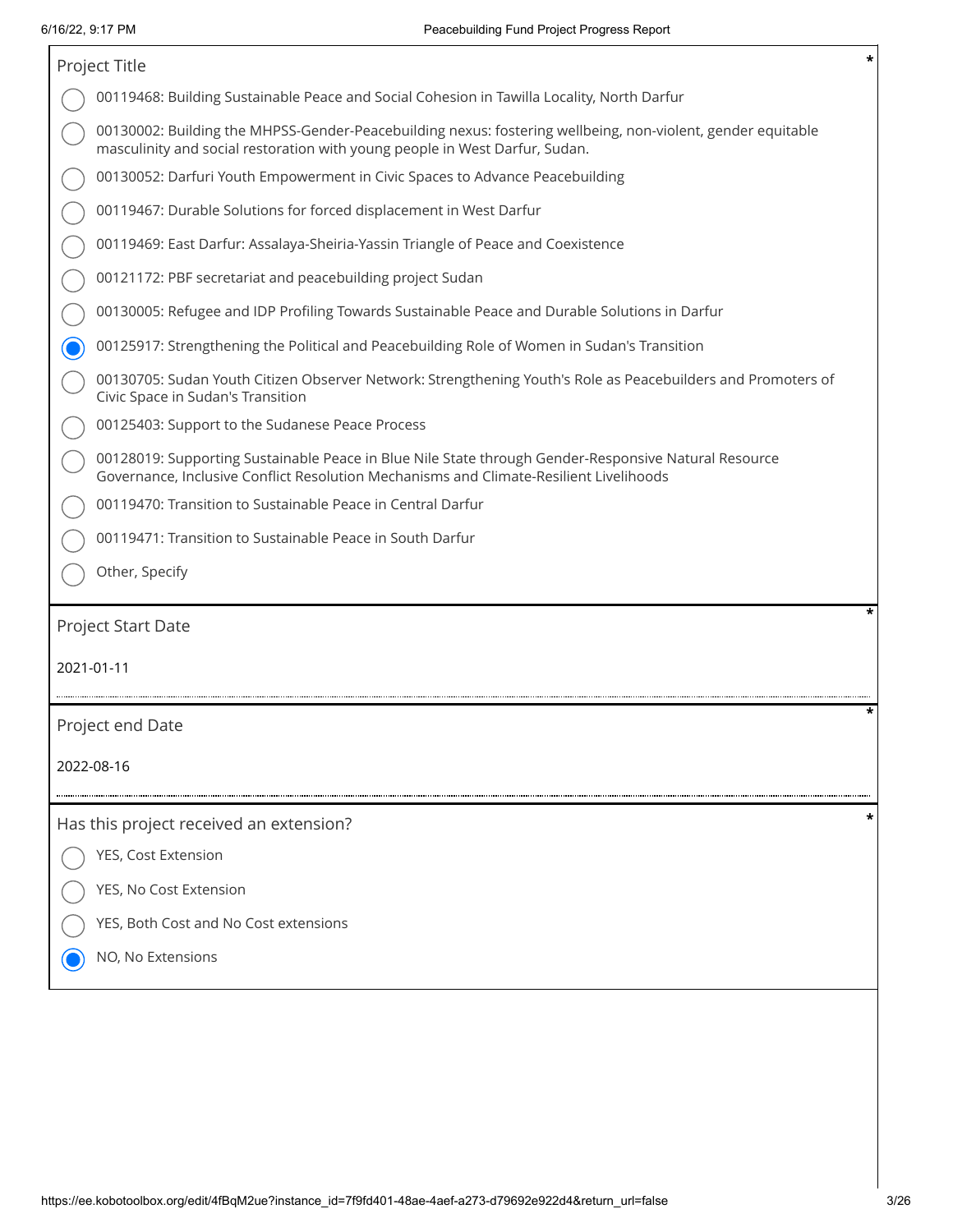| Will this project be requesting an extension?                      | $\star$ |
|--------------------------------------------------------------------|---------|
| YES, Cost Extension                                                |         |
| YES, No Cost Extension                                             |         |
| YES, Both Cost and No Cost extensions                              |         |
| NO, No Extensions                                                  |         |
| Is funding disbursed either into a national or regional trust fund | $\star$ |
| yes                                                                |         |
| no                                                                 |         |

# **Recipients**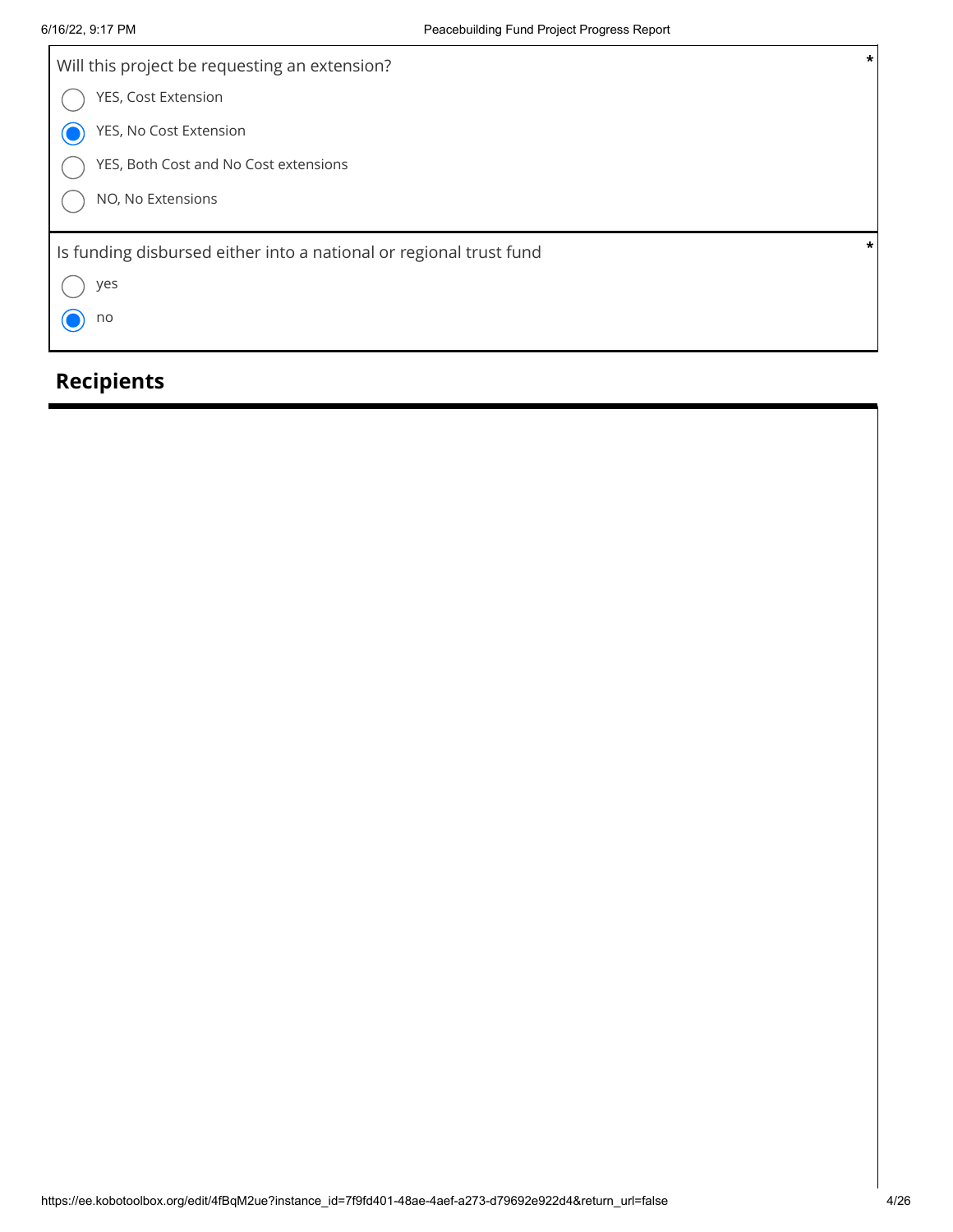| *<br>Is the lead recipient a UN agency or a non UN entity?  |                                                                                                   |                                                                         |  |  |  |  |
|-------------------------------------------------------------|---------------------------------------------------------------------------------------------------|-------------------------------------------------------------------------|--|--|--|--|
| UN entity                                                   |                                                                                                   |                                                                         |  |  |  |  |
| Non-UN Entity                                               |                                                                                                   |                                                                         |  |  |  |  |
| *                                                           |                                                                                                   |                                                                         |  |  |  |  |
| Please select the lead recipient                            |                                                                                                   |                                                                         |  |  |  |  |
| <b>Action Aid</b>                                           |                                                                                                   | The African Centre for the Constructive Resolution of Disputes (ACCORD) |  |  |  |  |
|                                                             | Agence de Coopération et de Recherche pour le Développement (ACORD)                               |                                                                         |  |  |  |  |
| American Friends Service Committee (AFSC)                   | Avocats Sans Frontières                                                                           |                                                                         |  |  |  |  |
| Avocats Sans Frontières Belgium                             | Avocats sans frontières Canada                                                                    | Christian Aid Ireland                                                   |  |  |  |  |
| <b>CARE International UK</b>                                | The Carter Center, Inc.                                                                           |                                                                         |  |  |  |  |
| Centre d'étude et de coopération internationale (CECI) - BF |                                                                                                   | <b>COIPRODEN</b>                                                        |  |  |  |  |
| Concern Worldwide                                           | CORDAID                                                                                           | CORD Burundi                                                            |  |  |  |  |
| DanChurchAid                                                | Fundacion Estudios Superior (FESU)                                                                | Fund for Congolese Women                                                |  |  |  |  |
| Fundación Mi Sangre (FMS)                                   |                                                                                                   | Fundación Nacional para el Desarrollo de Honduras (FUNADEH)             |  |  |  |  |
| Fundación para la Libertad de Prensa (FLIP)                 | <b>HELVETAS Swiss Intercooperation</b>                                                            |                                                                         |  |  |  |  |
| Humanity & Inclusion (HI)                                   | Instituto Holandes para Democracia Multipartidaria (NIMD)                                         |                                                                         |  |  |  |  |
| International Alert                                         | Interpeace                                                                                        | Kvinna till Kvinna Foundation                                           |  |  |  |  |
| Life and Peace Institute (LPI)                              |                                                                                                   |                                                                         |  |  |  |  |
|                                                             | (MDG-EISA) Institut Electoral pour une Démocratie Durable en Afrique (EISA), bureau de Madagascar |                                                                         |  |  |  |  |
| Mercy Corps                                                 | MSIS-TATAO                                                                                        | Norwegian Refugee Council (NRC)                                         |  |  |  |  |
| ONG AZHAR                                                   | <b>OXFAM</b>                                                                                      | Peace Direct                                                            |  |  |  |  |
| PNG UN Country Fund                                         | Red de Instituciones por los Derechos de la Niñez                                                 |                                                                         |  |  |  |  |
| Sampan'Asa Momba ny Fampandrosoana (SAF/FJKM)               | Saferworld                                                                                        |                                                                         |  |  |  |  |
| Search for Common Ground (SFCG)                             | SismaMujer                                                                                        | Tearfund                                                                |  |  |  |  |
| Trocaire                                                    | World Vision International                                                                        | World Vision Myanmar                                                    |  |  |  |  |
| <b>ZOA</b>                                                  | Other, Please specify                                                                             |                                                                         |  |  |  |  |
|                                                             |                                                                                                   | *                                                                       |  |  |  |  |
| Are there other recipients for this project?                |                                                                                                   |                                                                         |  |  |  |  |
| No other recipients                                         |                                                                                                   |                                                                         |  |  |  |  |
| Yes, other UN recipients only                               |                                                                                                   |                                                                         |  |  |  |  |
| Yes, other non-UN recipients only                           |                                                                                                   |                                                                         |  |  |  |  |
| Yes, both UN and non-UN recipients                          |                                                                                                   |                                                                         |  |  |  |  |
|                                                             |                                                                                                   |                                                                         |  |  |  |  |
|                                                             |                                                                                                   |                                                                         |  |  |  |  |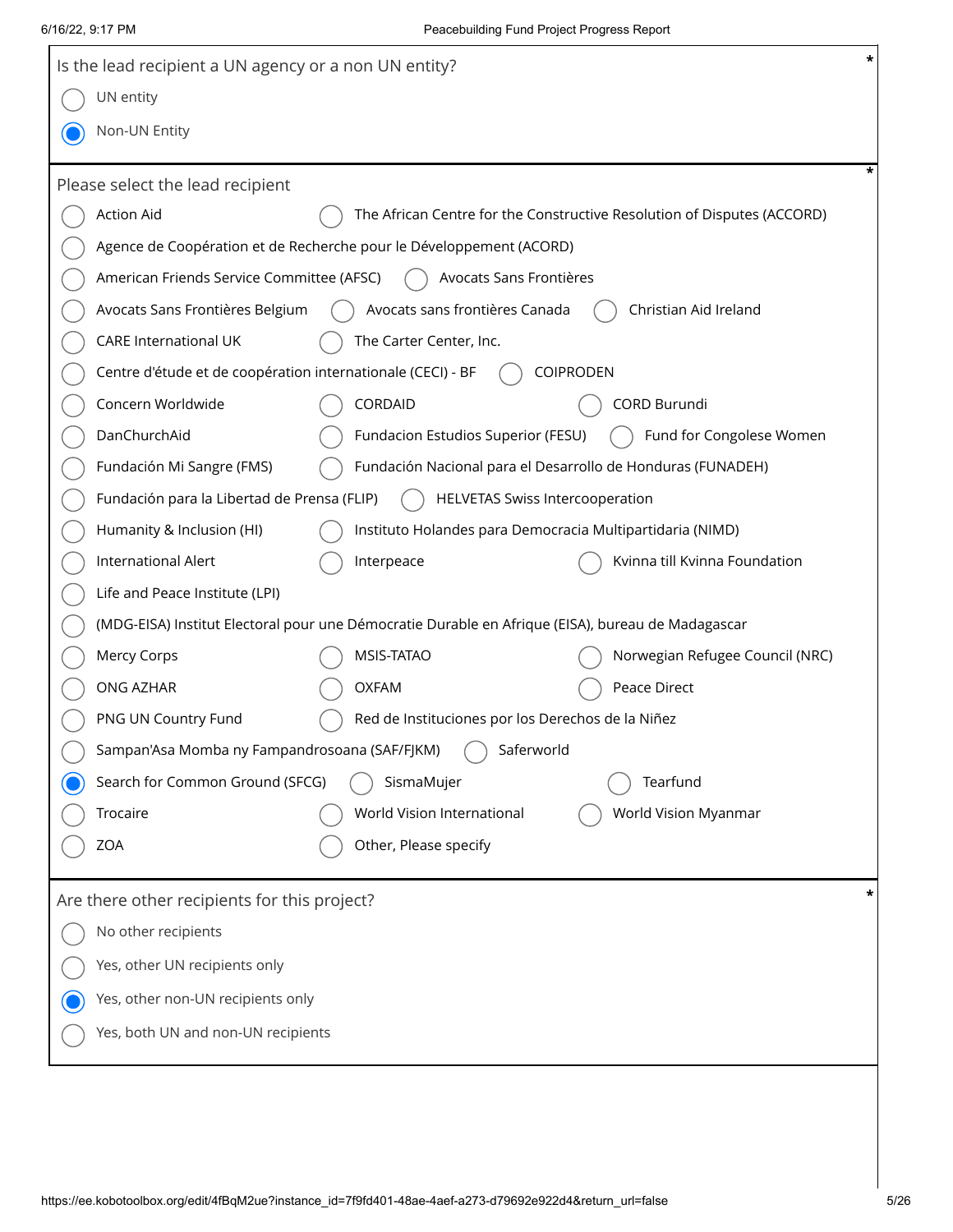|                       | *<br>Please select other non-UN recipients                                                                                                               |  |                                                                                                   |  |  |  |
|-----------------------|----------------------------------------------------------------------------------------------------------------------------------------------------------|--|---------------------------------------------------------------------------------------------------|--|--|--|
|                       | <b>Action Aid</b>                                                                                                                                        |  | The African Centre for the Constructive Resolution of Disputes (ACCORD)                           |  |  |  |
|                       | Agence de Coopération et de Recherche pour le Développement (ACORD)                                                                                      |  |                                                                                                   |  |  |  |
|                       | American Friends Service Committee (AFSC)                                                                                                                |  | Avocats Sans Frontières                                                                           |  |  |  |
|                       | Avocats Sans Frontières Belgium                                                                                                                          |  | Avocats sans frontières Canada<br>Christian Aid Ireland                                           |  |  |  |
|                       | <b>CARE International UK</b>                                                                                                                             |  | The Carter Center, Inc.                                                                           |  |  |  |
|                       | Centre d'étude et de coopération internationale (CECI) - BF                                                                                              |  | <b>COIPRODEN</b>                                                                                  |  |  |  |
|                       | Concern Worldwide                                                                                                                                        |  | CORDAID<br><b>CORD Burundi</b>                                                                    |  |  |  |
|                       | DanChurchAid                                                                                                                                             |  | Fundacion Estudios Superior (FESU)<br>Fund for Congolese Women                                    |  |  |  |
|                       | Fundación Mi Sangre (FMS)                                                                                                                                |  | Fundación Nacional para el Desarrollo de Honduras (FUNADEH)                                       |  |  |  |
|                       | Fundación para la Libertad de Prensa (FLIP)                                                                                                              |  | <b>HELVETAS Swiss Intercooperation</b>                                                            |  |  |  |
|                       | Humanity & Inclusion (HI)                                                                                                                                |  | Instituto Holandes para Democracia Multipartidaria (NIMD)                                         |  |  |  |
|                       | International Alert                                                                                                                                      |  | Kvinna till Kvinna Foundation<br>Interpeace                                                       |  |  |  |
|                       | Life and Peace Institute (LPI)                                                                                                                           |  |                                                                                                   |  |  |  |
|                       |                                                                                                                                                          |  | (MDG-EISA) Institut Electoral pour une Démocratie Durable en Afrique (EISA), bureau de Madagascar |  |  |  |
|                       | <b>Mercy Corps</b>                                                                                                                                       |  | MSIS-TATAO<br>Norwegian Refugee Council (NRC)                                                     |  |  |  |
|                       | ONG AZHAR                                                                                                                                                |  | <b>OXFAM</b><br>Peace Direct                                                                      |  |  |  |
|                       | PNG UN Country Fund                                                                                                                                      |  | Red de Instituciones por los Derechos de la Niñez                                                 |  |  |  |
|                       | Sampan'Asa Momba ny Fampandrosoana (SAF/FJKM)                                                                                                            |  | Saferworld                                                                                        |  |  |  |
|                       | Search for Common Ground (SFCG)                                                                                                                          |  | Tearfund<br>SismaMujer                                                                            |  |  |  |
|                       | Trocaire                                                                                                                                                 |  | World Vision International<br>World Vision Myanmar                                                |  |  |  |
|                       | <b>ZOA</b>                                                                                                                                               |  | Other, Please specify                                                                             |  |  |  |
|                       |                                                                                                                                                          |  | $\star$                                                                                           |  |  |  |
| Other, Please specify |                                                                                                                                                          |  |                                                                                                   |  |  |  |
|                       | Human Rights Initiative (MAMAN), Badya Centre for Integrated Development Services (Badya), Um Serdiba<br><b>Association for Development (Um Serdiba)</b> |  |                                                                                                   |  |  |  |
|                       |                                                                                                                                                          |  |                                                                                                   |  |  |  |

# **Financial Reporting**

## **» Delivery by Recipient**

| Please enter the total amounts in US dollars allocated to each recipient organization                          |
|----------------------------------------------------------------------------------------------------------------|
| Please enter the original budget amount, amount transferred to date and estimated<br>expenditure by recipient. |
| Please make sure you enter the correct amount. All values should be entered in US Dollars                      |
|                                                                                                                |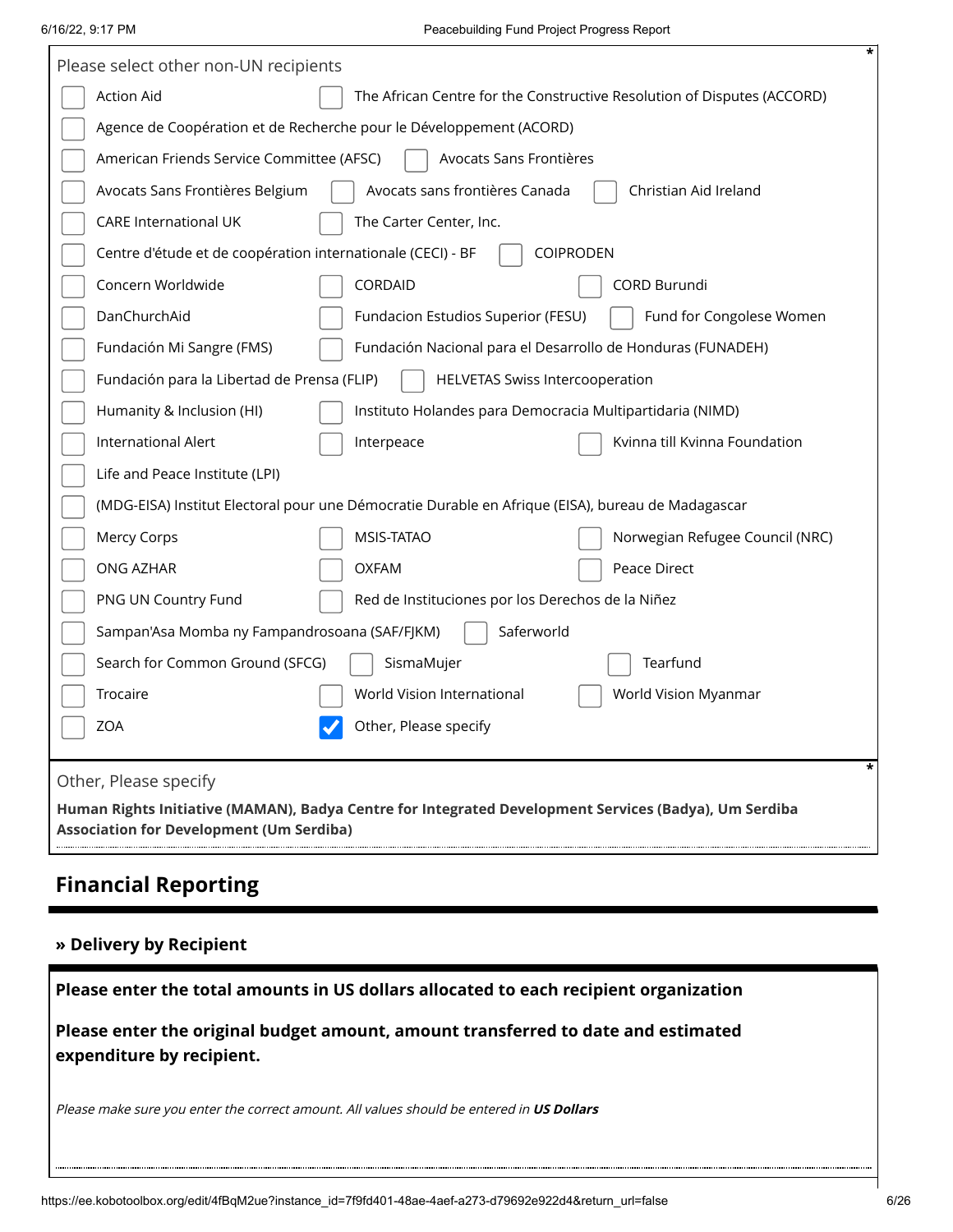| 6/16/22, 9:17 PM        |                                                                                                                                                                                                  |                                                                                            | Peacebuilding Fund Project Progress Report                               |                               |
|-------------------------|--------------------------------------------------------------------------------------------------------------------------------------------------------------------------------------------------|--------------------------------------------------------------------------------------------|--------------------------------------------------------------------------|-------------------------------|
| <b>Recipients</b>       | <b>Total Project</b><br><b>Budget</b>                                                                                                                                                            | <b>Transfers to</b><br>date                                                                | <b>Expenditure</b><br>to date                                            | Implementati<br>on rate as a  |
|                         | (in US \$)                                                                                                                                                                                       | (in US \$)                                                                                 | (in US \$)                                                               | percentage of<br>total budget |
|                         | Please enter the total<br>budget as is in the<br>project document in US<br><i>Dollars</i>                                                                                                        | Please enter the total<br>amount transferred to<br>each recipient to date in<br>US Dollars | Please enter the<br>approximate amount<br>spent to date in US<br>dollars | (calculated automatically)    |
| <b>Search for</b>       | 899288                                                                                                                                                                                           | 314751                                                                                     | *<br>409071.48                                                           | *<br>45.49 %                  |
| <b>Common</b><br>Ground |                                                                                                                                                                                                  |                                                                                            |                                                                          |                               |
| (SFCG)                  |                                                                                                                                                                                                  |                                                                                            |                                                                          |                               |
| <b>TOTAL</b>            | 899288                                                                                                                                                                                           | 314751                                                                                     | 409071.48                                                                | 45.4                          |
|                         |                                                                                                                                                                                                  |                                                                                            |                                                                          | 9%                            |
| Correct                 | The approximate implementation rate as percentage of total project budget based on the values<br>entered in the above matrix is 45.49%. Can you confirm that this is correct?<br>Incorrect       |                                                                                            |                                                                          | *                             |
|                         | » Gender-responsive Budgeting                                                                                                                                                                    |                                                                                            |                                                                          |                               |
| empowerment (GEWE)?     | Indicate what <b>percentage (%)</b> of the budget contributes to gender equality or women's                                                                                                      |                                                                                            |                                                                          |                               |
| 93                      |                                                                                                                                                                                                  |                                                                                            |                                                                          |                               |
| that this is correct?   | The dollar amount of the budget contributing to Gender Equality and Women's Empowerment (GEWE)<br>based on percentage entered above and total project budget is US \$ 836337.84. Can you confirm |                                                                                            |                                                                          | *                             |
| Correct                 | Incorrect                                                                                                                                                                                        |                                                                                            |                                                                          |                               |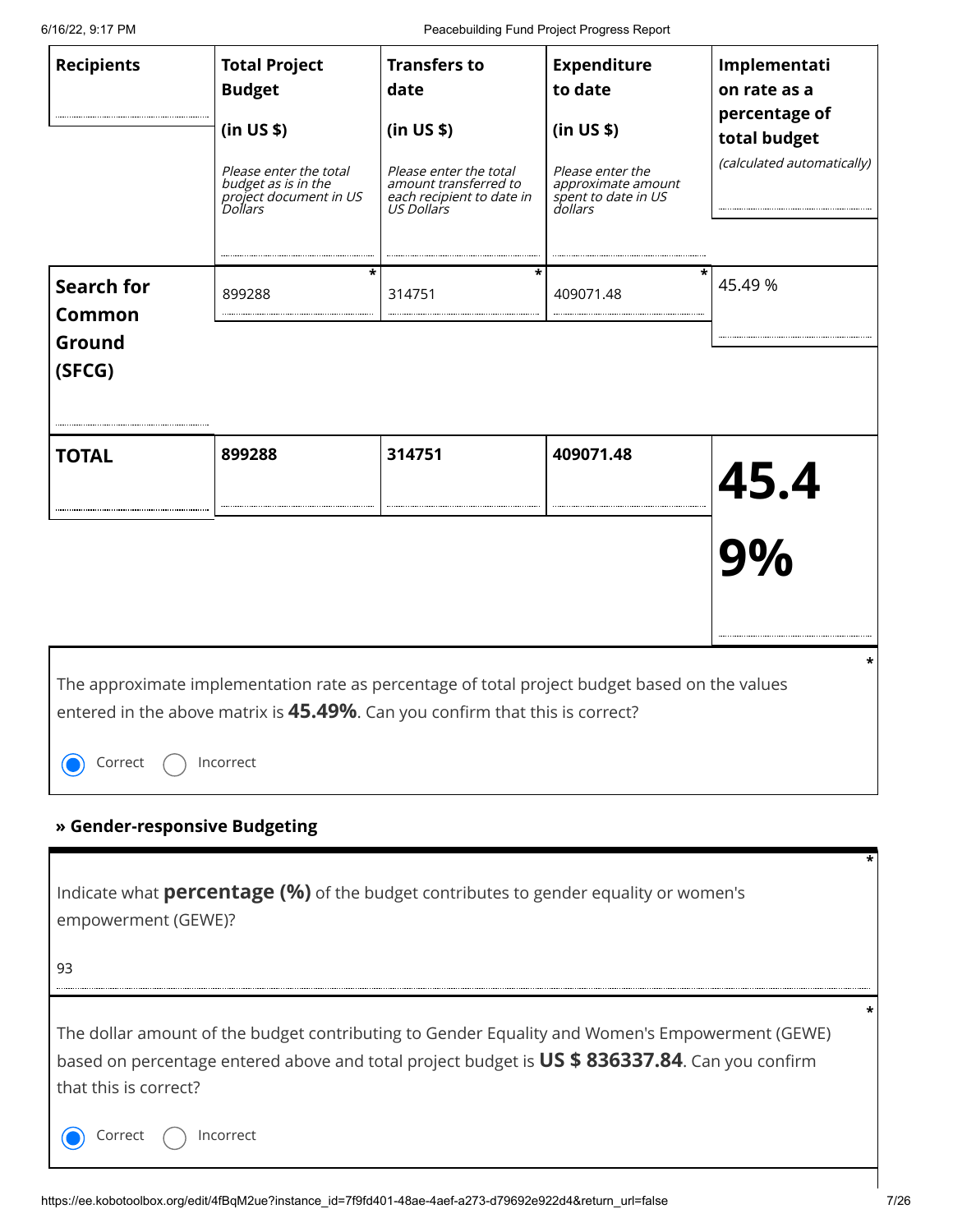

## **Project Markers**

| Please select the Gender Marker Associated with this project                                                                                                                       |  |
|------------------------------------------------------------------------------------------------------------------------------------------------------------------------------------|--|
| Score 1 for projects that contribute in some way to gender equality, but not significantly (less than 30% of the total<br>budget for GEWE)                                         |  |
| Score 2 for projects that have gender equality as a significant objective and allocate between 30 and 79% of the total<br>project budget to GEWE                                   |  |
| Score 3 for projects that have gender equality as a principal objective and allocate at least 80% of the total project<br>budget to Gender Equality and Women's Empowerment (GEWE) |  |
|                                                                                                                                                                                    |  |
| Please select the Risk Marker Associated with this project                                                                                                                         |  |
| Risk marker $0 =$ low risk to achieving outcomes                                                                                                                                   |  |
| Risk marker 1 = medium risk to achieving outcomes                                                                                                                                  |  |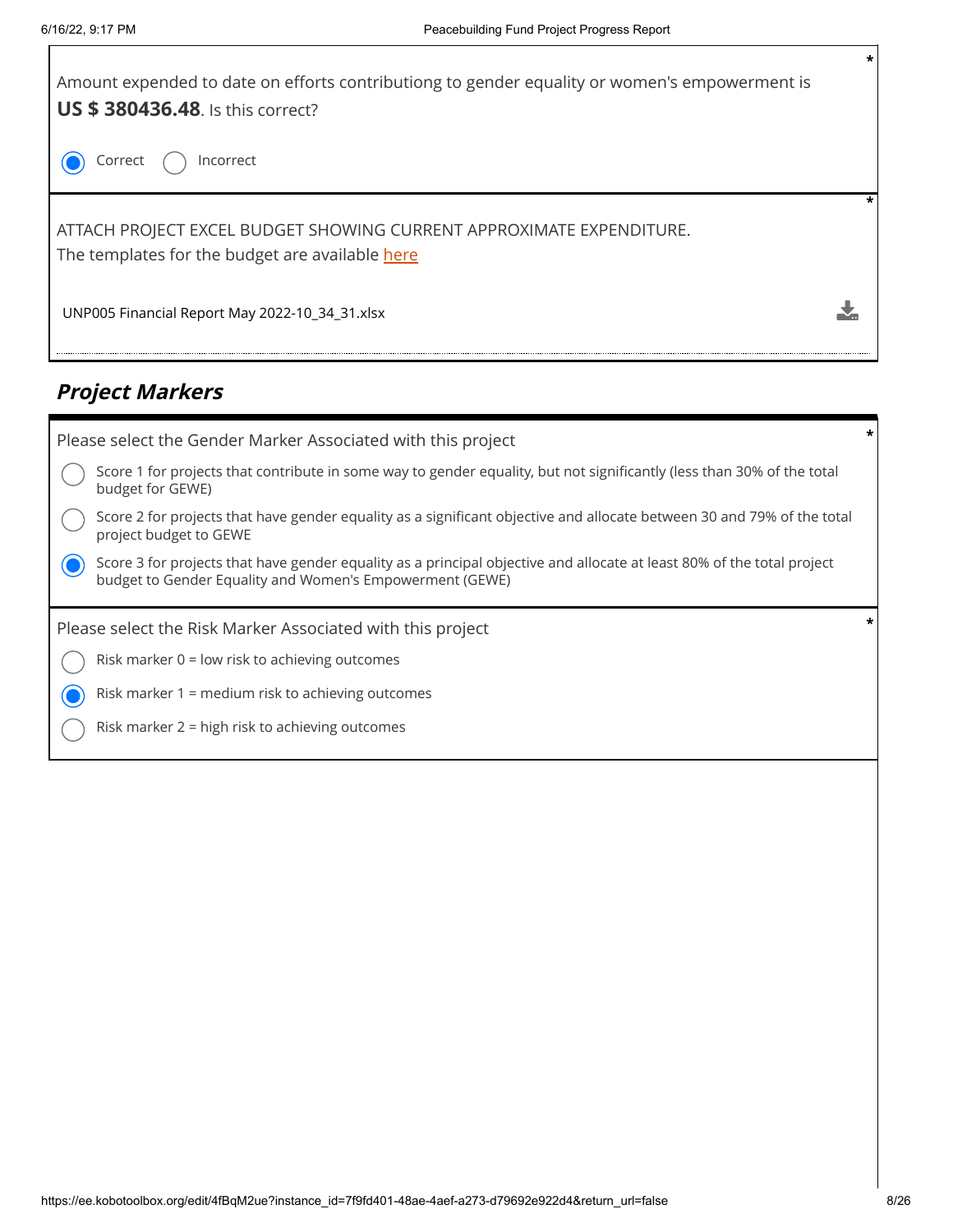| $\star$<br>Please select the PBF Focus Area associated with this project  |
|---------------------------------------------------------------------------|
| (1.1) Security Sector Reform                                              |
| (1.2) Rule of Law                                                         |
| (1.3) Demobilisation, Disarmament and Reintegration                       |
| (1.4) Political Dialogue                                                  |
| (2.1) National reconciliation                                             |
| (2.2) Democratic Governance                                               |
| (2.3) Conflict prevention/management                                      |
| (3.1) Employment                                                          |
| (3.2) Equitable access to social services                                 |
| (4.1) Strengthening of essential national state capacity                  |
| (4.2) Extension of state authority/Local Administration                   |
| (4.3) Governance of peacebuilding resources (including PBF Secretariats)  |
| *<br>Is the project part of one or more PBF priority windows?             |
| Select all that apply                                                     |
| Gender promotion initiative                                               |
| Youth promotion initiative                                                |
| Transition from UN or regional peacekeeping or special political missions |
| Cross-border or regional project                                          |
| None                                                                      |

## **PART I: OVERALL PROJECT PROGRESS**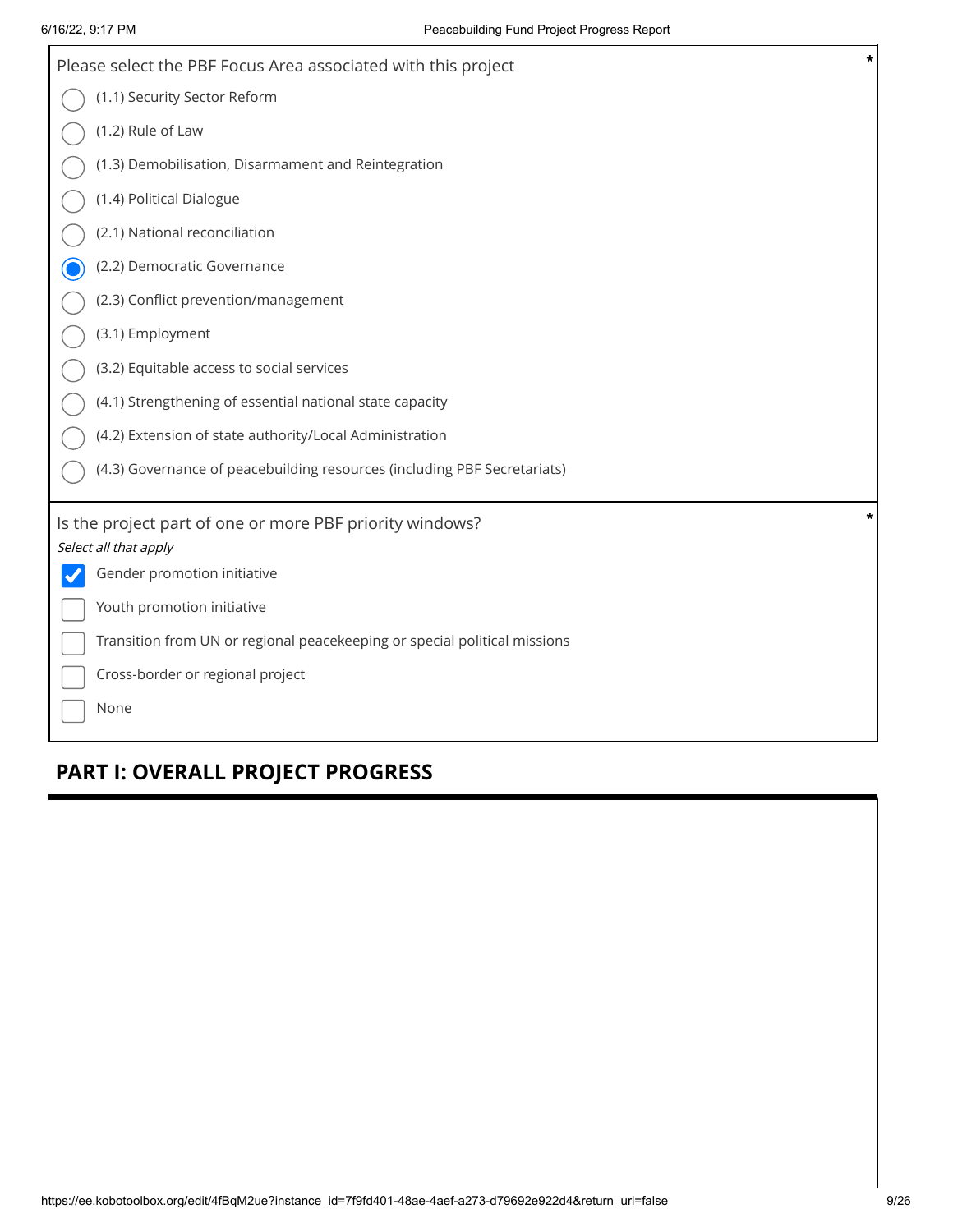NOTES FOR COMPLETING THE REPORT:

- Avoid acronyms and UN jargon, use general /common language.
- Report on what has been achieved in the reporting period, not what the project aims to do.
- Be as concrete as possible. Avoid theoretical, vague or conceptual discourse.
- Ensure the analysis and project progress assessment is gender and age sensitive.
- If relevant, please include any COVID-19 related considerations, adjustments and results and respond to section IV. **(This section is optional)**

Briefly outline the *status of the project* in terms of implementation cycle, including whether preliminary/preparatory activities have been completed (i.e. contracting of partners, staff recruitment, etc.)

Please limit your response to 1500 characters including spaces.

**Project implementation for this reporting period remains relatively on-track with significant delays and adjustments necessitated by changes in the local context. After the October 25th coup, project activities which directly engaged government counterparts were halted while the implementation of other activities was reviewed. Other challenges that impacted timely project implementation were related to staff turnover in partner organizations and their subsequent lack of contingency planning for handover. Partner activity implementation was originally scheduled to be completed by 31st March but due to the challenges outlined above, some activities remain pending and a no-cost extension request has been submitted by Search for Common Ground. The request has been formally submitted and awaiting approval; thus, final tranches to partners were not disbursed.**

**Nonetheless, the following project activities were successfully implemented during this reporting timeframe from 15th November 2021 to 15th June 2022:**

- **• 2 Leadership and conflict transformation training for Young Women**
- **• 2 Mentorship Reflection and Training for Established Women Leaders**
- **• 2 Peer-to-peer Mentorship and Support Sessions**
- **• 4 Community Peace Forums**
- **• 4 CGA Training for Women Political Leaders**
- **• 6 Women Leaders Networks**
- **• 2 Peace Agreement Forums**
- **• 4 Reflection and Planning Sessions**
- **• 3 Youth Initiatives**
- **• 2 Advocacy Visits**
- **• 8 Friends of Women Leaders Luncheons**
- **• 2 Multimedia campaign sub-activities**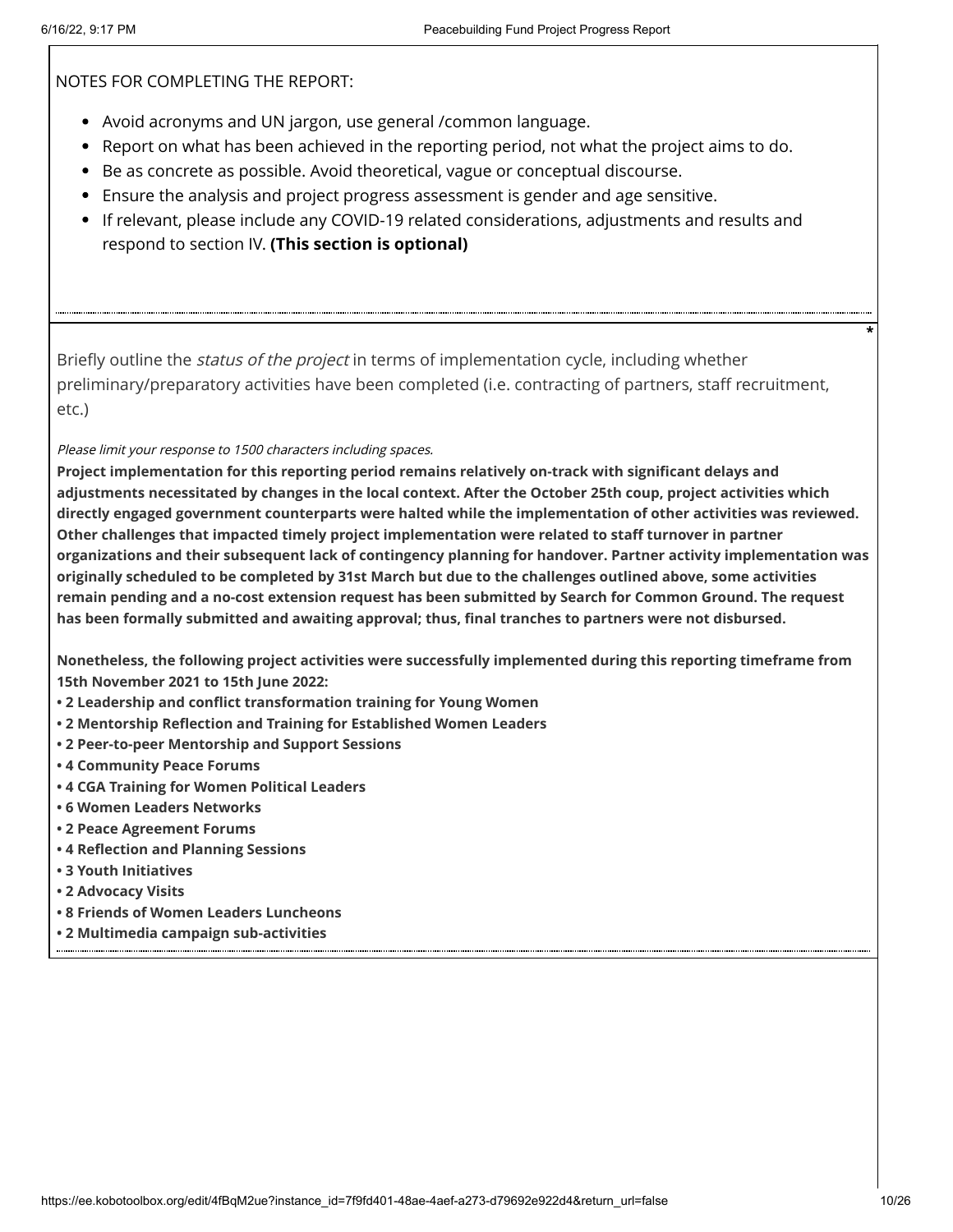Summarize *the main structural, institutional or societal level change* the project has contributed to. This is not anecdotal evidence or a list of individual outputs, but a description of progress made toward the main purpose of the project

### FOR PROJECTS WITHIN SIX MONTHS OF COMPLETION ONLY; (1500 character limit)

**Through a parallel effort of engaging young and established women, the project has made significant progress towards achieving its ultimate aim of empowering a diverse range of women to participate in peace and political processes despite the volatile political landscape. The interventions of this project have been pre-emptively responsive to the contextual requirements to include such voices in transitional processes as women and youth continue to play a large role in pro-democracy protests.**

**Capacities of diverse young women have been raised to proactively engage in non-adversarial communication. These women have been strategically connected to established women leaders for improved coordination on shared issues and to benefit from their expertise while building covert women-for-women support groups to boost young women's confidence. Trained young women were provided the platforms to overtly engage their male peers through community peace forums to understand local community grievances countering the stereotypical behind-thescenes role of women in democratic transformation.**

**Though direct engagement with government stakeholders was halted in this reporting period, community efforts to boost women's political participation continued. This was achieved through mobilization and capacity building of local women leaders, networks and youth-led initiatives. In tandem, efforts to positively transform gender-biased perceptions of women's leadership and roles continued through direct and virtual engagement.** 

**All the implemented activities align with the objectives of the project and directly produced tangible progress towards to project's goal.**

## **PART II: RESULT PROGRESS BY PROJECT OUTCOME**

Describe overall progress under each Outcome made during the reporting period (for June reports: January-June; for November reports: January-November; for final reports: full project duration). Do not list individual activities. If the project is starting to make/has made a difference at the outcome level, provide specific evidence for the progress (quantitative and qualitative) and explain how it impacts the broader political and peacebuilding context.

- "On track" refers to the timely completion of outputs as indicated in the workplan.
- "On track with peacebuilding results" refers to higher-level changes in the conflict or peace factors that the project is meant to contribute to. These effects are more likely in mature projects than in newer ones.

How many OUTCOMES does this project have **\***

1 2  $3$  4 5 6 7 8 more than 8.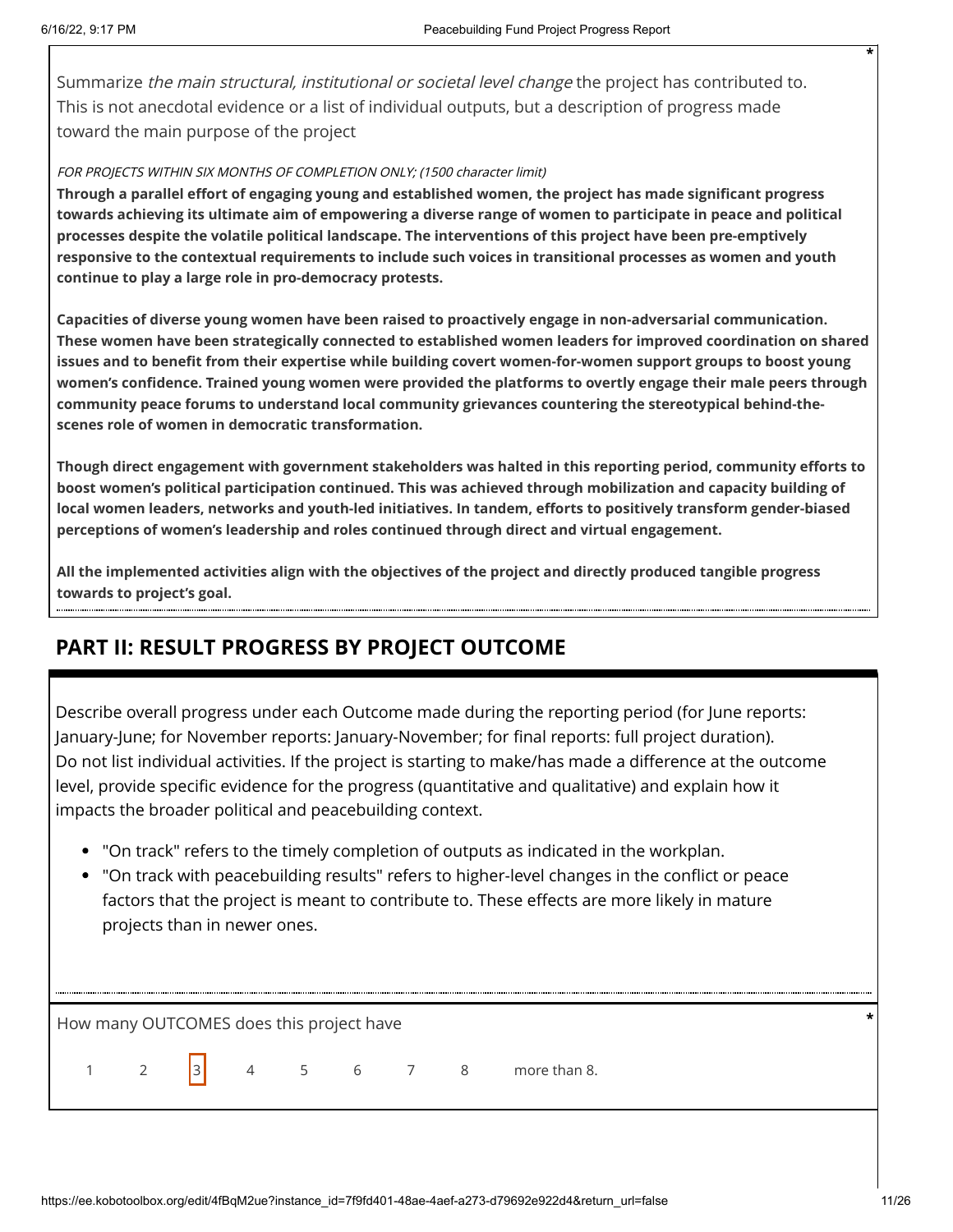| Please write out the project outcomes as they are in the project results framework found in the project |  |
|---------------------------------------------------------------------------------------------------------|--|
| document                                                                                                |  |

### Outcome 1:

**Young women leaders have increased capacity and confidence to lead efforts to participate in peace and security at the community level**

Outcome 2:

**Women's political engagement and advocacy during the transition are strengthened**

Outcome 3:

**Women's roles and contribution as leaders are amplified and accepted at the local, national, and international levels**

### **Outcome 1:**

**Young women leaders have increased capacity and confidence to lead efforts to participate in peace and security at the community level**

Rate the current status of the outcome progress **\***

1. Off Track  $\bigcap$  2. On Track  $\bigcap$  3. On Track with evidence of peacebuilding results

**\***

**\***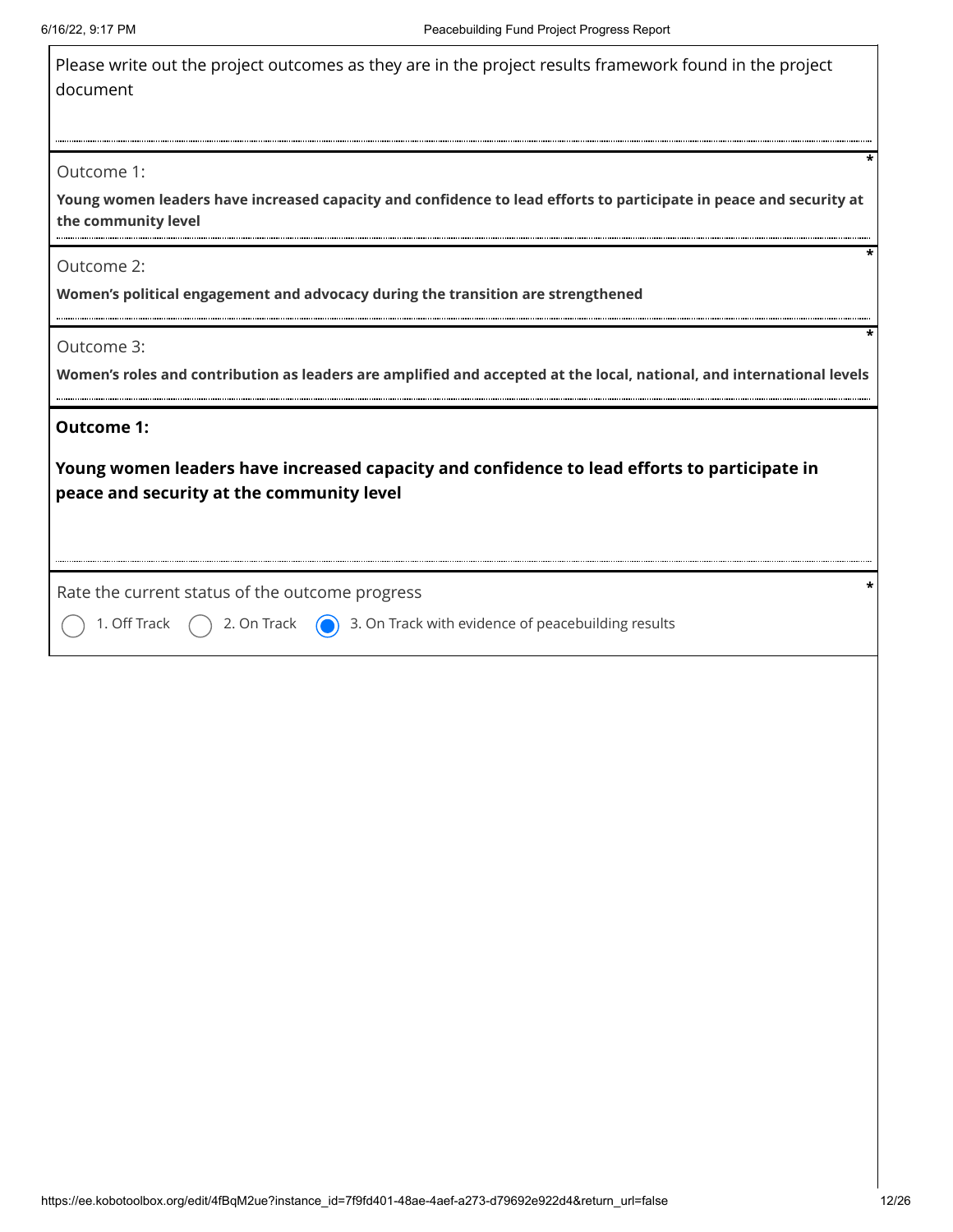### Progress summary

### Please limit your response to 3000 characters including spaces.

**During this reporting period, multiple activities contributing to outcome 1 were executed. Direct capacity building interventions through 2 Leadership and Conflict Transformation Training for Young Women A1.1.1 were conducted in Kadguli, South Kordofan training 60 women (50% under 35). Monitoring data shows that participants' knowledge increased by 16.7%. In Gadarif, local partners built on recommendations from the first training and distributed 1500 copies of a booklet on UN Resolutions 1325 and 2250 to raise awareness on women and youth's role in peace and security. The distribution reached 9 local communities; each received 30 copies. Moreover, the women leader's networks in Gadarif conducted localised sessions and distributed another 60 copies. 1050 copies were given to young Women leaders Networks who will disseminate it during the remaining project activities. This distribution is an actionable step taken towards the large scale effort to increase public awareness, understanding and acceptance of women's role in peace processes.**

**Established women leaders received 2 Mentorship Reflection and Trainings in Kadugli, South Kordofan. A total of 61 women including politicians, combat committees' women, religious figures, teachers, grassroot development committees, young women entities CSOs were trained. Engaged women demonstrated an advanced understanding of their civic rights despite their lacking skills in areas of communication or advocacy; highlighting the strikingly effective role women leaders play in communities despite their poor technical skills. Monitoring visits to trainees in South and West Kordofan discovered that the training built participants' confidence to lead public work in their state. Trained women leaders led 2 Peer-to-Peer mentorships in West Kordofan reaching 51 young women. The mentorship program in South Kordofan is ongoing – engaging 10 young women.**

**Trained and mentored young women engaged through A1.1.1 and A1.2.1 were provided the platform to apply their skills as local leading figures in peace and security by facilitating 4 Community Peace Forums in South Kordofan reaching a total of 120 community members. The forums were very successful. Findings from a monitoring visit found that 3 of the forum's participants partook in the state-level reconciliation conference held in Kadugli in March 2022. This enabled them to convey the recommendations reached by the community peace forums to a wider audience. Moreover, participants who attended the forum from the Peace Studies Centre at Elsalam University gathered a total of 30 community poets and women local singers to raise their awareness over the importance of peace and peaceful coexistence; highlighting the forum's success in imparting knowledge and inspiring other peaceful initiatives. Most notably, one traditional leader – Oumda (chief) of Debebat Kinana tribe – who attended the forum in Aldebebaat of Algoz locality vowed to include women to his consultative council.**

Indicate any additional analysis on how Gender Equality and Women's Empowerment and/or Youth Inclusion and Responsiveness has been ensured under this Outcome

Please limit your response to 1500 characters including spaces.

**In order to achieve this outcome through its varied sub-objective activities, the participation of young women and men has been prioritized in all selection processes. Recognizing the emerging intergenerational conflict dynamic in Sudan and subsequent crackdown on women and youth after the resurfacing of pro-democracy protest, activities such as A1.2.2 supported by A1.1.1 have simultaneously created shared spaces for women and youth's participation in leading roles in public discourse of peace as well as through empowering them with the necessary tools.**

**The unfolding economic crisis has pushed employed youth closer or in some cases, below the poverty line where interventions like A1.2.1 are necessary in equipping young women with the soft skills and strong network to build their capacities to improve their job market competitiveness. Youth responsiveness has been ensured through the execution of A1.2.1 which integrated young men and women into traditionally expert-only fields such as peace and security.**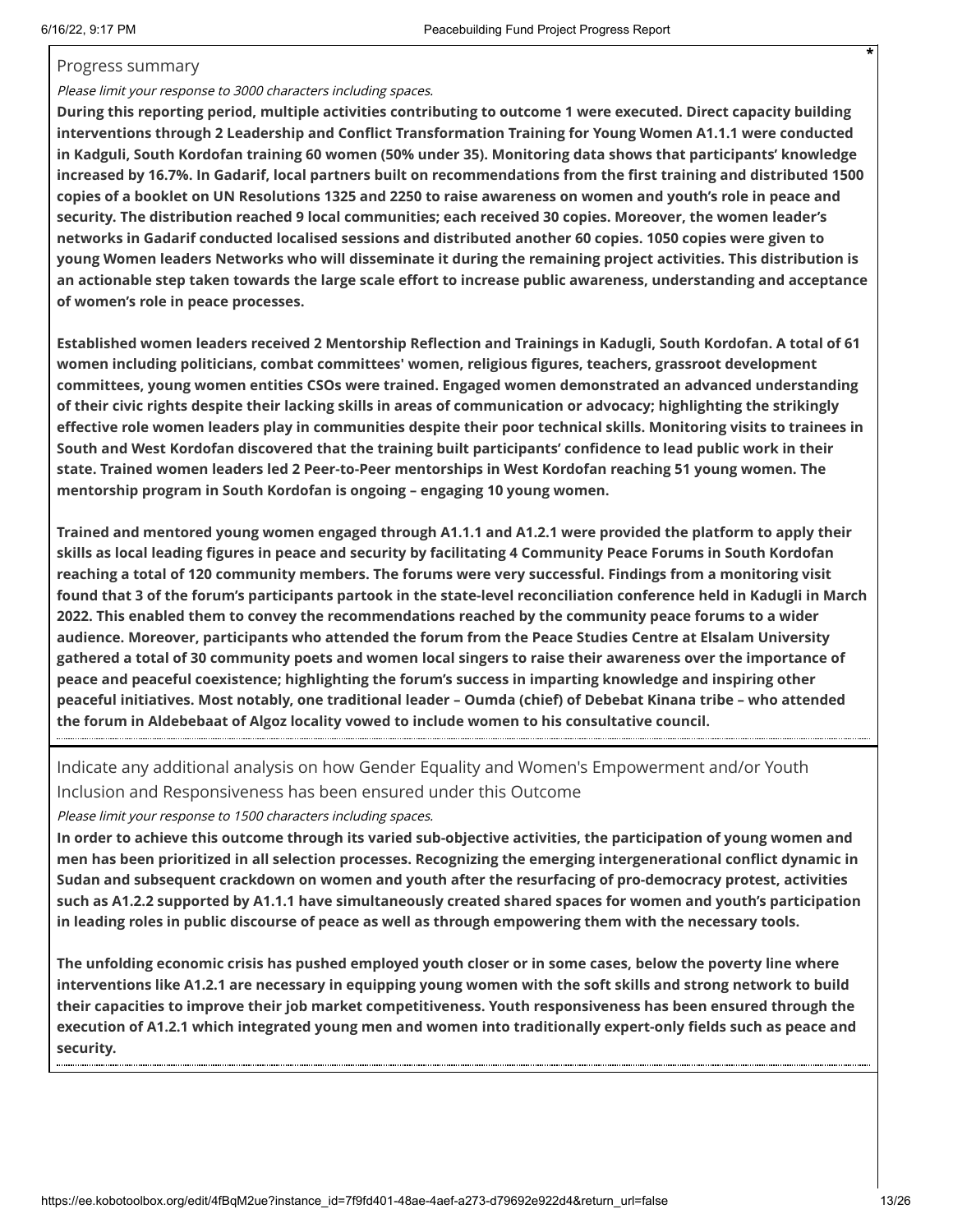| <b>Outcome 2:</b>                                                                                |  |  |  |  |  |  |  |
|--------------------------------------------------------------------------------------------------|--|--|--|--|--|--|--|
| Women's political engagement and advocacy during the transition are strengthened                 |  |  |  |  |  |  |  |
|                                                                                                  |  |  |  |  |  |  |  |
|                                                                                                  |  |  |  |  |  |  |  |
| Rate the current status of the outcome progress                                                  |  |  |  |  |  |  |  |
| 1. Off Track $\bigcap$ 2. On Track $\bigcirc$ 3. On Track with evidence of peacebuilding results |  |  |  |  |  |  |  |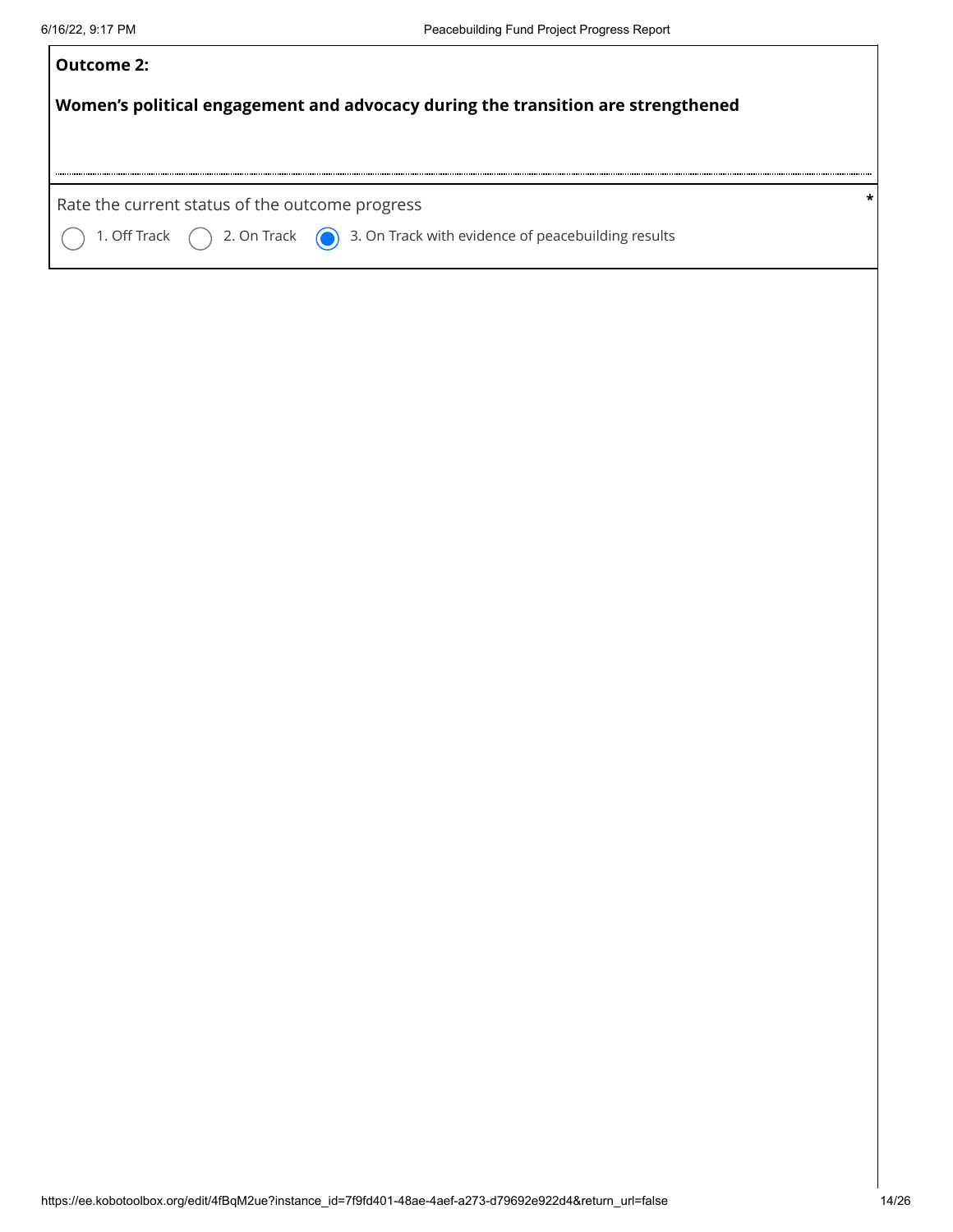### Progress summary

## Please limit your response to 3000 characters including spaces.

**During this reporting period, a series of coalition and capacity building activities were conducted to strengthen women's political engagement and advocacy. 4 Common Ground Approach (CGA) for women political leaders A2.1.1 were conducted in 1 in Kadugli, South Kordofan, 1 in Gadarif, and 2 in Alfula – West Kordofan. These gained skills were utilized in the formation of 6 Women Leader's networks – 2 in West Kordofan and 4 in Gadarif. The formed networks represented disabled women, youth, students and workers. Network members stressed the need for consistency, transparency and inclusion within the network to reflect their diversity and ensure sustainability which is the core objective of A2.1.3.** 

**The women leaders steering these networks have exhibited confidence and tenacity to boost women's political participation by actively engaging grassroot women to raise their awareness by sharing their gained knowledge. A monitoring visit in May 2022 highlighted that network members in South Kordofan have independently conducted coffee ceremonies – bringing together women from their personal networks – to discuss UNSCR 1325, women protection and gender-based violence. In West Kordofan, formed women's networks were found to play a pronounced public role in women's political representation. This included the formal attendance of international women's day celebrations in the state and subsequent delivery of a training on farming and pest control to 30 women. More so, 5 members from the women leaders' network in West Kordofan are active members in the local reconciliation mechanism.** 

**Formed networks in West Kordofan led 2 Advocacy Visits A2.2.4 to the Supreme Council for Social Peace and Reconciliation and to the Ministry of Welfare and Social Development with support from Badya. This concluded in the nomination of three women to the board, recommending the creation a women's affairs secretariat within council and cooperation to issue identification cards for displaced women and children. These visits were preceded by 4 Reflection and Planning Sessions A2.2.2 which brought together members of the women's networks and male champions to examine the project's interventions and align priority demands to improve women's participation. These young male champions were first engaged through 2 Peace Agreement Forums A2.2.1 to increase their knowledge of signed peace agreements and their implications for women.** 

**Moreover, platforms created by A2.1.3, A2.2.1 and A2.2.2 have largely contributed to the 3 implemented Youth-led Initiatives A2.2.3 in Gadarif state. Youth have been trained on organization management, gender issues and computer skills.** 

**These achievements directly contribute to women's increased political engagement through their inclusion in decision-making institutions, widened pool of women aware of their political rights and increased capacity to advocate at a state level.**

Indicate any additional analysis on how Gender Equality and Women's Empowerment and/or Youth Inclusion and Responsiveness has been ensured under this Outcome

Please limit your response to 1500 characters including spaces.

**Activities contributing to this outcome prioritized the voices of women and youth to tailor interventions specific to their immediate needs through various approaches such as increased representation of youth and women among workshop participants. This was further ensured through the creation of diverse women leaders' networks that represented women from various backgrounds and the inclusion of empowerment interventions such as training. Similarly, youth engaged in the A2.2.1 and A2.2.2 ensured the responsive provision of advanced soft skill training initiatives such as computer training as opposed to traditional interventions of agricultural cultivation which are unreflective of the actual skill demands of youth.**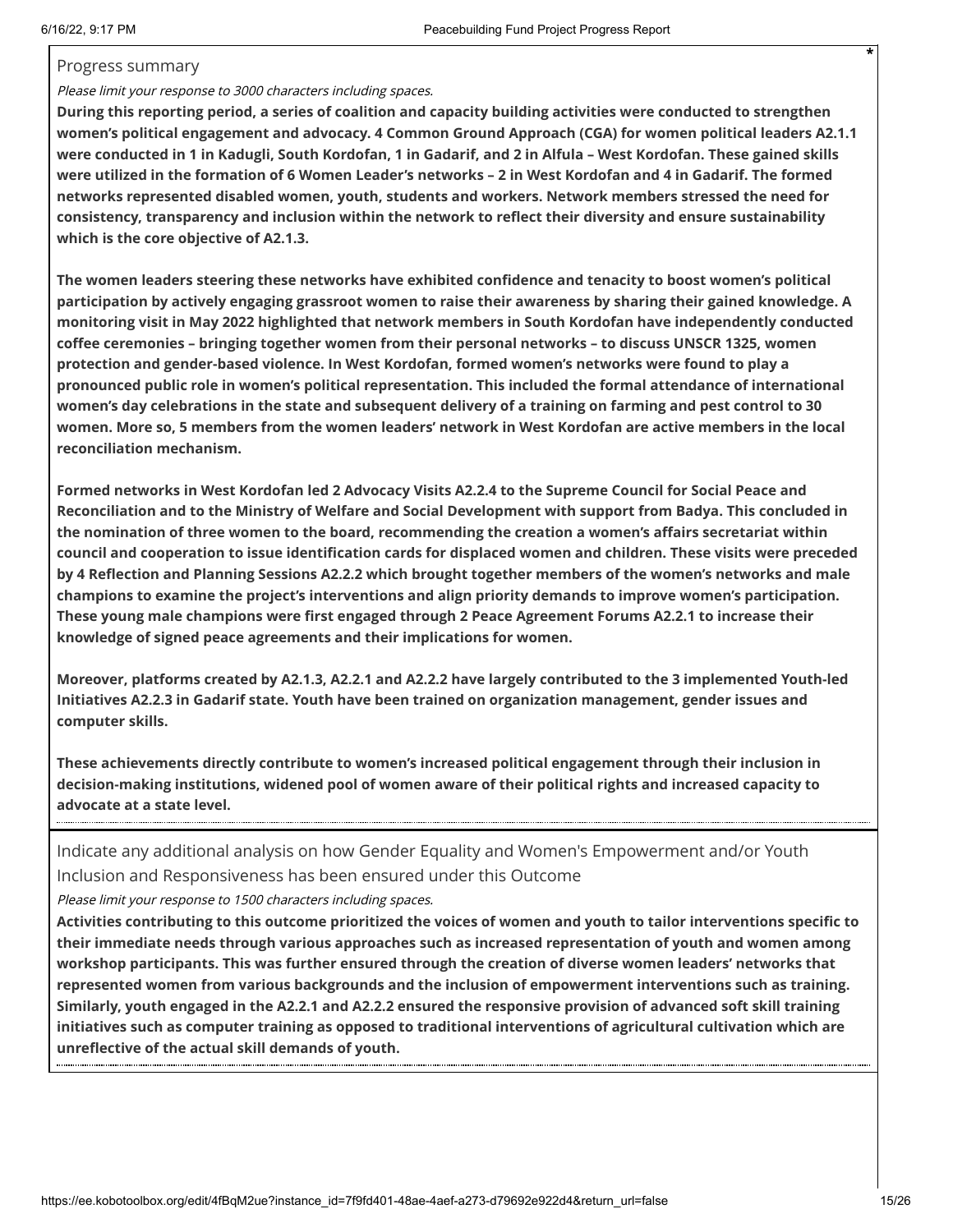# **Outcome 3:**

**Women's roles and contribution as leaders are amplified and accepted at the local, national, and international levels**

### Rate the current status of the outcome progress **\***

1. Off Track  $\bigcirc$  2. On Track  $\bigcirc$  3. On Track with evidence of peacebuilding results

### Progress summary

Please limit your response to 3000 characters including spaces.

**In this reporting period, a combination of offline and online approaches were applied to boost recognition and acceptance of women's role and contribution to the socio-political sphere in Sudan. At the local level, a total of 8 Friends of Women Luncheons A3.1.1 were implemented by local partner Badya Centre for Integrated Development Services (Badya) in West Kordofan engaging 163 men who support women's political participation. The sessions targeted primarily both mature and young men who have experience supporting women's rights and gender equality. The activity aimed to engage male champions as key stakeholders in improving women's participation as traditionally men in Sudan's patriarchal society are gender-biased and unsupportive of women's social, political and economic participation or freedom.**

**At a national level, two simultaneous Multimedia Campaigns A3.1.2 were executed to engage the public on women's roles and contributions to the socio-political sphere as leaders. To equip a diverse array of young women with the tools to portray themselves and other women's leading roles through traditional media like radio, a Peace Media Academy bootcamp for women was conducted under A3.1.2. The academy was conducted in Khartoum but was attended by 12 mature and young women (9 under 35 years old, 3 over 35 years old) from Gadarif, South Kordofan and West Kordofan, representing women networks that have been created under A2.1.3 who had expressed an interest in media. The training involved both theory and practice on ad-hoc radio trainings injected with specialized doses of Common Ground Approach training for journalism, and leadership and mediation skills. After the training with Radio Albanat Station, the young graduates were assigned by the station manager to be its local correspondents in their home states to reflect women's lives and conduct interviews discussing women issues in their home states to be share with Radio Albanat station for broadcasting; thus, the academy successfully equipped mature and young women to independently counter gender-biased narratives that reject or neglect women's leading capacities through media.**

**Recognising the wide reach and growing popularity of social media, a short online competition was run on Search for Common Ground Sudan's Facebook page to encourage the recognition of local women leaders who are active peacebuilders. A total of 70 responses were received of which 65% of applicants were under 35 years of age. Applications highlighted real-life stories of women contributing to peace and security in their local communities. The competition was open to both individual and group nominees; the winners will receive a seed grant (maximum of 10,000 USD) to support their initiative. The best runners will be highlighted through Search's social media platforms.**

Indicate any additional analysis on how Gender Equality and Women's Empowerment and/or Youth Inclusion and Responsiveness has been ensured under this Outcome

Please limit your response to 1500 characters including spaces.

**Activities contributing to outcome 3 were highly youth responsive through the use of social media to disseminate the competition form for A3.1.2. More so, a positive bias was applied throughout the selection process to give precedence to young women leaders and groups who are actively supporting the community through a peace initiative but lack multiple years of experience compared to mature peers.**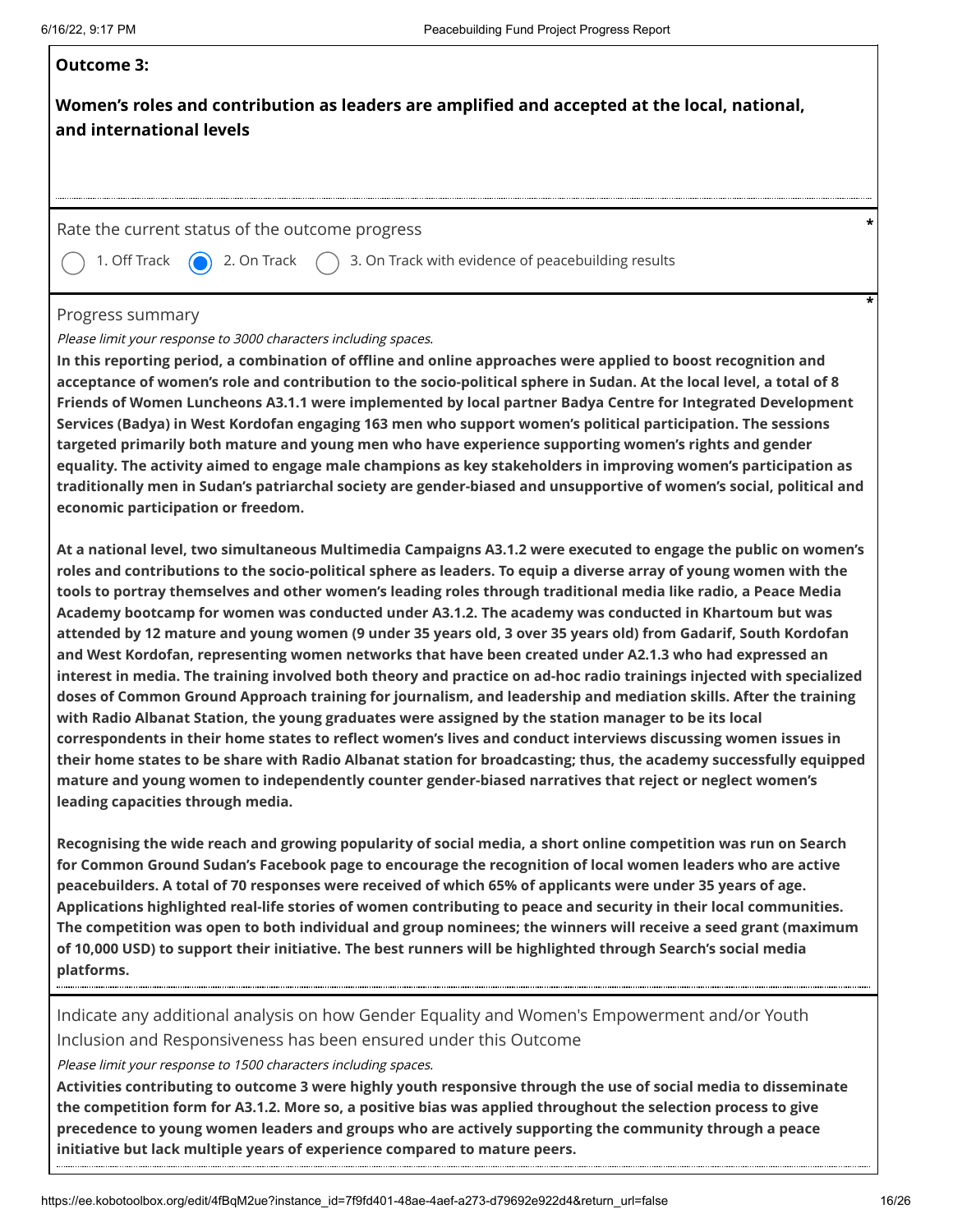## **INDICATOR BASED PERFORMANCE ASSESSMENT**

Using the Project Results Framework as per the approved project document or any amendmentsprovide an update on the achievement of key indicators at the **outcome** level in the table below

- If an outcome has more than 3 indicators , select the 3 most relevant ones with most relevant progress to highlight.
- Where it has not been possible to collect data on indicators, state this and provide any explanation. Provide gender and age disaggregated data. (300 characters max per entry)

## **» Outcome 1: Young women leaders have increased capacity and confidence to lead efforts to participate in peace and security at the community level**

| Outcome | Perform<br>ance<br>Indicator<br>S                                                                                                 | Indicator<br><b>Baseline</b> | End of<br>Project<br>Indicator<br>Target | Indicator<br>Mileston<br>e | Current<br>Indicator<br>progress | Reasons<br>for<br>Variance<br>/ Delay<br>(if any) |
|---------|-----------------------------------------------------------------------------------------------------------------------------------|------------------------------|------------------------------------------|----------------------------|----------------------------------|---------------------------------------------------|
| 1.1     | % of targeted<br>young women<br>who report<br>feeling<br>prepared to<br>speak and<br>lead on peace<br>and security                | 23.12%                       | To be<br>determined<br>after baseline    |                            | N/A                              | Will be found<br>in endline                       |
| 1.2     | % of targeted<br>young women<br>who report<br>having<br>opportunities<br>to influence<br>peace and<br>security in<br><b>Sudan</b> | 50%                          | To be<br>determined<br>after baseline    |                            | N/A                              | Will be found<br>in endline                       |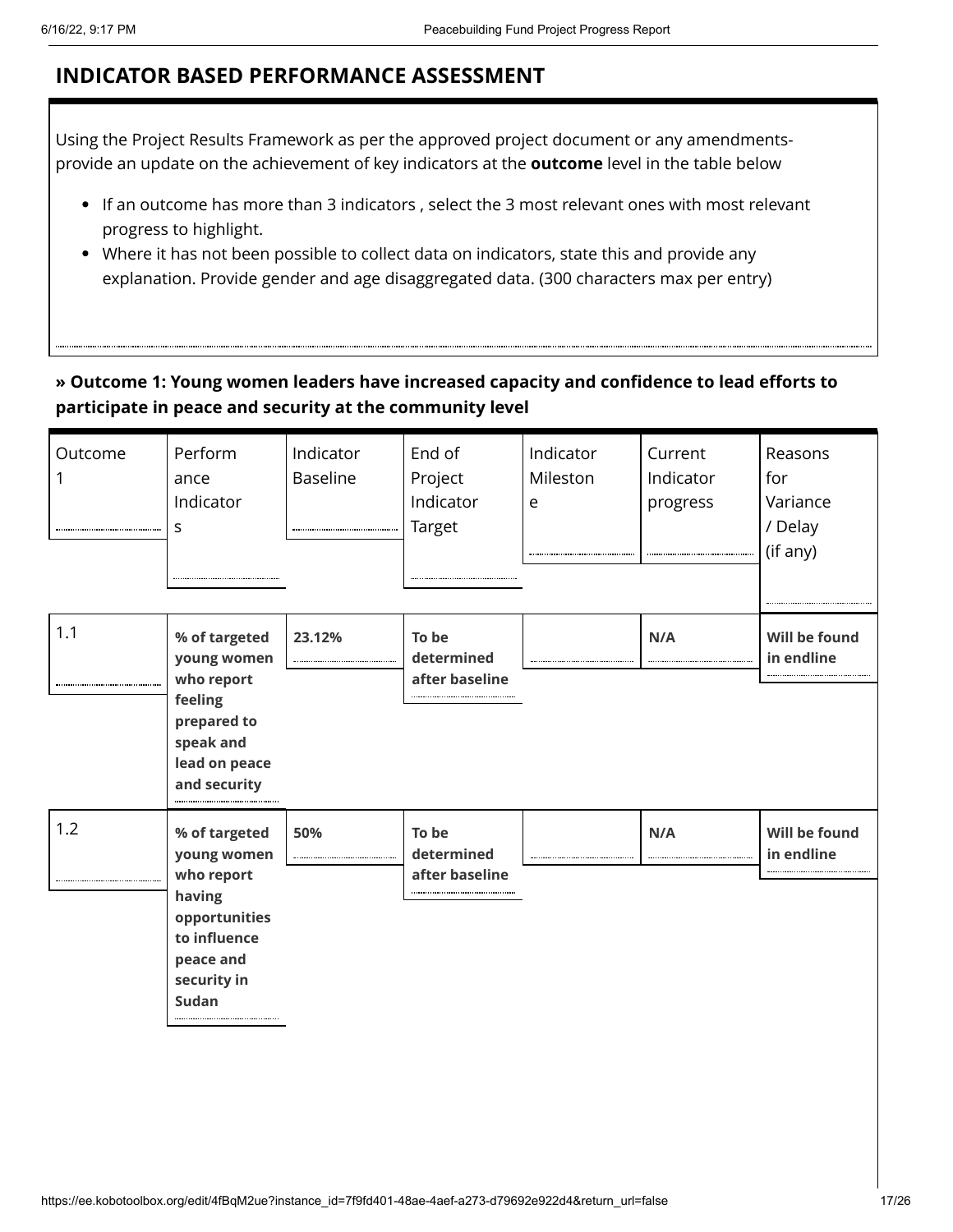| 1.3 | % of<br>community<br>members who | 50% | 70% | N/A | Will be found<br>in endline |
|-----|----------------------------------|-----|-----|-----|-----------------------------|
|     | believe that                     |     |     |     |                             |
|     | women can                        |     |     |     |                             |
|     | contribute                       |     |     |     |                             |
|     | positively to                    |     |     |     |                             |
|     | peace and                        |     |     |     |                             |
|     | security                         |     |     |     |                             |
|     |                                  |     |     |     |                             |

## **» Outcome 2: Women's political engagement and advocacy during the transition are strengthened**

| Outcome<br>$\overline{2}$ | Perform<br>ance<br>Indicator<br>S                                                                                   | Indicator<br><b>Baseline</b> | End of<br>Project<br>Indicator<br><b>Target</b> | Indicator<br>Mileston<br>e | Current<br>Indicator<br>progress | Reasons<br>for<br>Variance<br>/ Delay<br>(if any) |
|---------------------------|---------------------------------------------------------------------------------------------------------------------|------------------------------|-------------------------------------------------|----------------------------|----------------------------------|---------------------------------------------------|
| 2.1                       | % targeted<br>women who<br>believe that                                                                             | 66.7%                        | 80%                                             |                            | N/A                              | Will be found<br>in endline                       |
|                           | they can make<br>a positive<br>difference on<br>peace and<br>security issues<br>in their<br>communities.<br>project |                              |                                                 |                            |                                  |                                                   |
| 2.2                       | $%$ of<br>community<br>members who                                                                                  | 33.5%                        | To be<br>determined<br>after baseline           |                            | N/A                              | Will be found<br>in endline                       |
|                           | believe<br>women are<br>key actors in<br>political<br>processes and<br>advocacy in<br>their<br>communities          |                              |                                                 |                            |                                  |                                                   |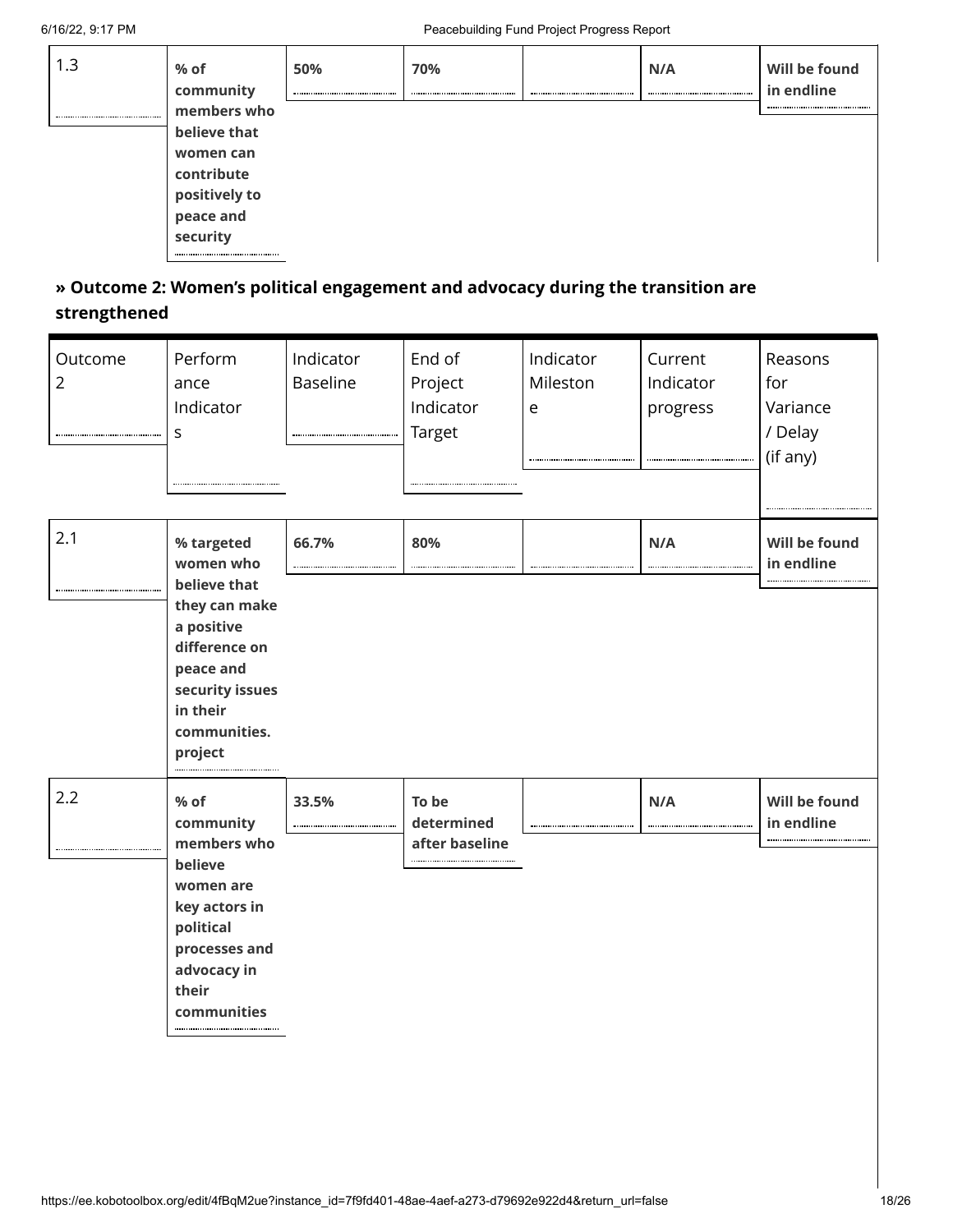| 2.3 | % of targeted<br>women who     | 64.2% | 80% | N/A | Will be found<br>in endline |
|-----|--------------------------------|-------|-----|-----|-----------------------------|
|     | report having<br>opportunities |       |     |     |                             |
|     | to influence                   |       |     |     |                             |
|     | political                      |       |     |     |                             |
|     | processes and                  |       |     |     |                             |
|     | policy                         |       |     |     |                             |
|     | decisions in                   |       |     |     |                             |
|     | Sudan (and                     |       |     |     |                             |
|     | can provide at                 |       |     |     |                             |
|     | least 1                        |       |     |     |                             |
|     | example)                       |       |     |     |                             |
|     |                                |       |     |     |                             |

## **» Outcome 3: Women's roles and contribution as leaders are amplified and accepted at the local, national, and international levels**

| Outcome<br>3 | Perform<br>ance<br>Indicator<br>S                                                                             | Indicator<br><b>Baseline</b> | End of<br>Project<br>Indicator<br>Target<br> | Indicator<br>Mileston<br>e | Current<br>Indicator<br>progress | Reasons<br>for<br>Variance<br>/ Delay<br>(if any) |
|--------------|---------------------------------------------------------------------------------------------------------------|------------------------------|----------------------------------------------|----------------------------|----------------------------------|---------------------------------------------------|
| 3.1          | % of targeted<br>women who<br>feel their                                                                      | 41%                          | 60%                                          |                            | N/A                              | Will be found<br>in endline                       |
|              | contribution is<br>recognized in<br>peace,<br>security, and<br>political<br>processes                         |                              |                                              |                            |                                  |                                                   |
| 3.2          | % of targeted<br>government                                                                                   | 50%                          | 80%                                          |                            | N/A                              | Will be found<br>in endline                       |
|              | representatives<br>who<br>demonstrate<br>increased<br>acceptance<br>and support<br>for women's<br>engagement. |                              |                                              |                            |                                  |                                                   |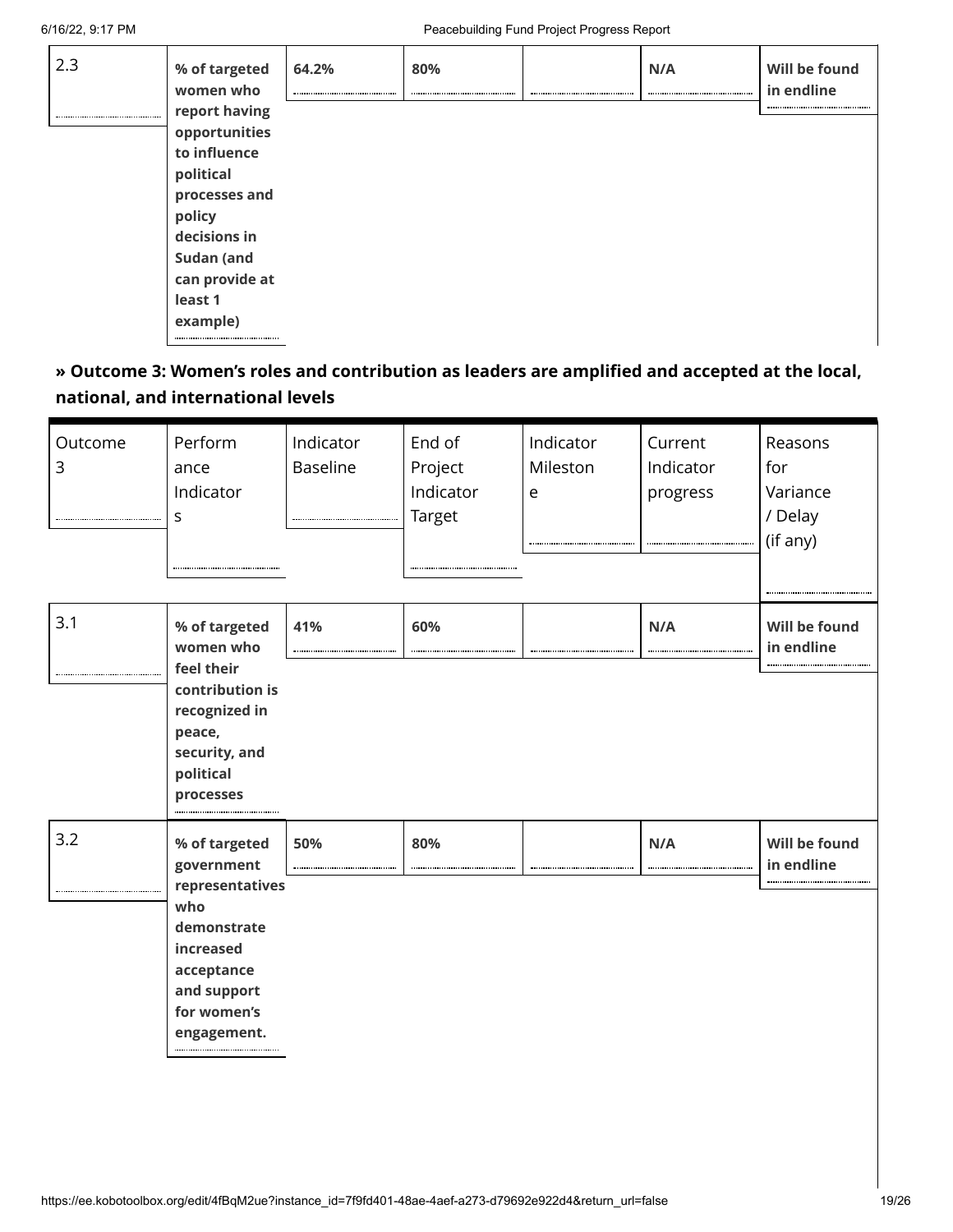| 3.3 | % of<br>community                                                                                                                                          | 50% | To be<br>determined | N/A | Will be found<br>in endline |
|-----|------------------------------------------------------------------------------------------------------------------------------------------------------------|-----|---------------------|-----|-----------------------------|
|     | members who<br>agree or<br>strongly agree<br>with the<br>statement<br>"women are<br>capable of<br>contributing<br>and leading on<br>peace and<br>security" |     | after baseline      |     |                             |

## **PART III: Cross-Cutting Issues**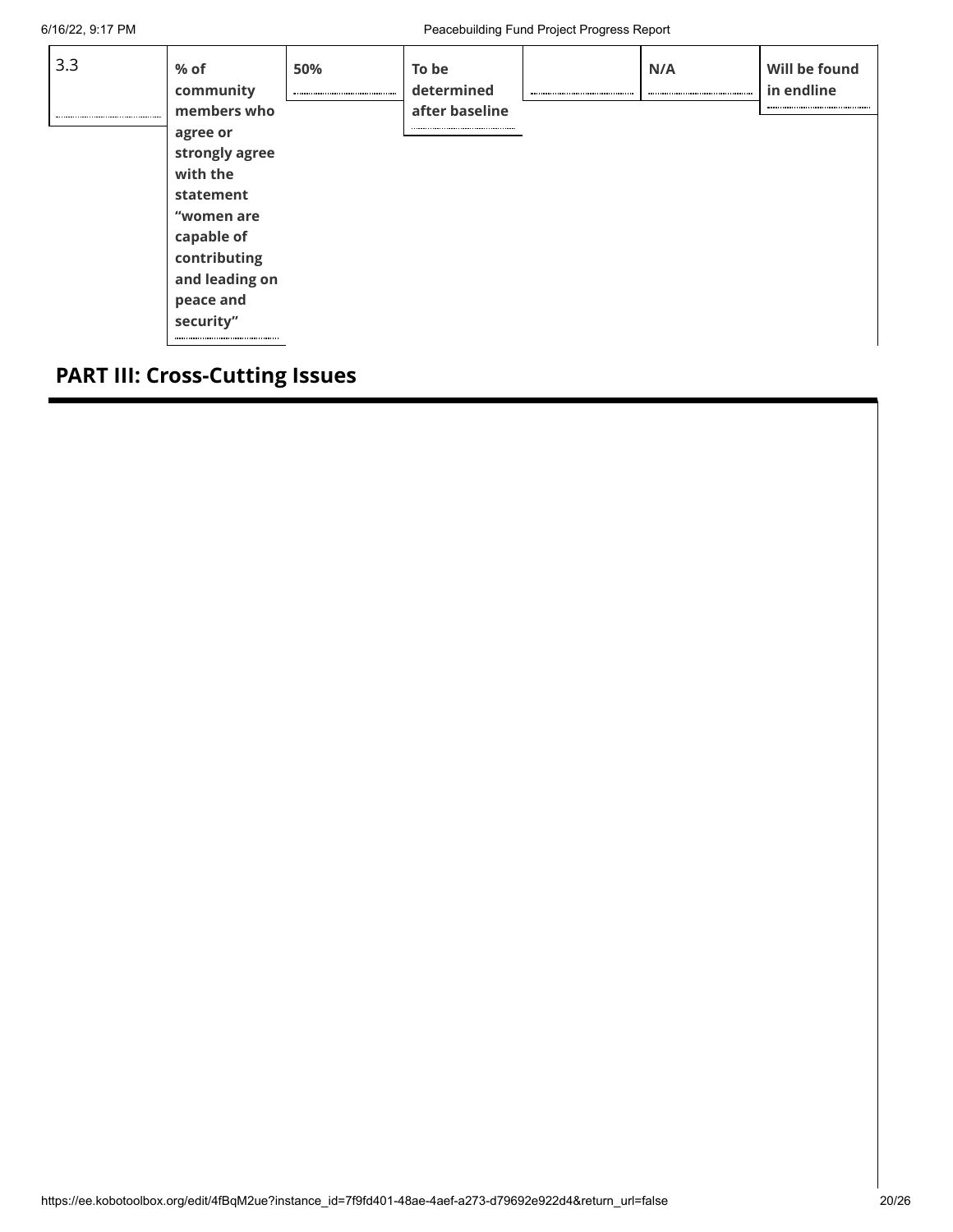Please indicate any significant project-related events anticipated in the next six months, i.e. national dialogues, youth congresses, film screenings, etc. Please limit your response to 3000 characters including spaces. **Due to contextual challenges, timely project implementation was hindered and a 6 months no-cost extension has been submitted to PBF. The pending activities to be executed if this extension is granted are as follows: • Leadership & Mentorship Training for Established Women Leaders** 

- **• Peer to Peer Mentorship Support Sessions**
- **• Youth-led Initiatives**
- **• Friends of Women Leaders Luncheons**
- **• CGA Training for Women Political Leaders**
- **• Multi-media Campaign**
- **• Workshop on Young Women's Role in Peace Processes**
- **• Virtual Discussion on YPS between champions from Sudan and South Sudan**
- **• Town hall meetings (replacing the original advocacy visits)**
- **• Final evaluation**

**These activities exclude those which directly engage the government authorities at the national level, as per PBF instructions since the military takeover on October 25th 2021.**

In a few sentences, explain whether the project has had a positive *human impact*. May include anecdotal stories about the project's positive effect on the people's lives. Include direct quotes where possible or weblinks to strategic communications pieces.

#### This is an optional question. You may leave it unanswered if not relevant(2000 character limit)

**Women and youth engaged through various activities have consistently shared positive feedback about how the project's interventions have impacted their lives, actions and relationships. Trained women under A1.1.1 demonstrated the capacity and confidence to transfer this knowledge onto others. One participant recounted, "My father is a pastoralist and I will convey this knowledge to him, so he can avoid any future conflict with the farmers".**

**Established women leaders engaged in A1.1.2 shared various accounts highlighting the need for the subsequent A1.2.1. One participant emphasized, "Civic right awareness is an important weapon for women to advocate their concerns in the public sphere [so we must share it with others]." Monitoring visits to trainees in South and West Kordofan in May 2022 discovered that the training built participants' confidence to lead public work in their state. One of the participants said that "We are now confident to lead public work in South Kordofan state". Other trained participants in South and West Kordofan stated that they transferred the acquired knowledge on women's role and importance in public work in rural areas to other local women through the coffee sessions. Interviewed trainees shared real life stories of intervening when they noticed gender bias. For example, one participants shared raising the awareness of members of an association around women's capacity to manage finances and following this intervention, the members changed the male treasurer and appointed woman member.**

You can also upload upto 3 files in various formats (picture files, powerpoint, pdf, video, etc..) to illustrate the human impact of the project **OPTIONAL**

File 1

**OPTIONAL**

Click here to upload file. (< 5MB)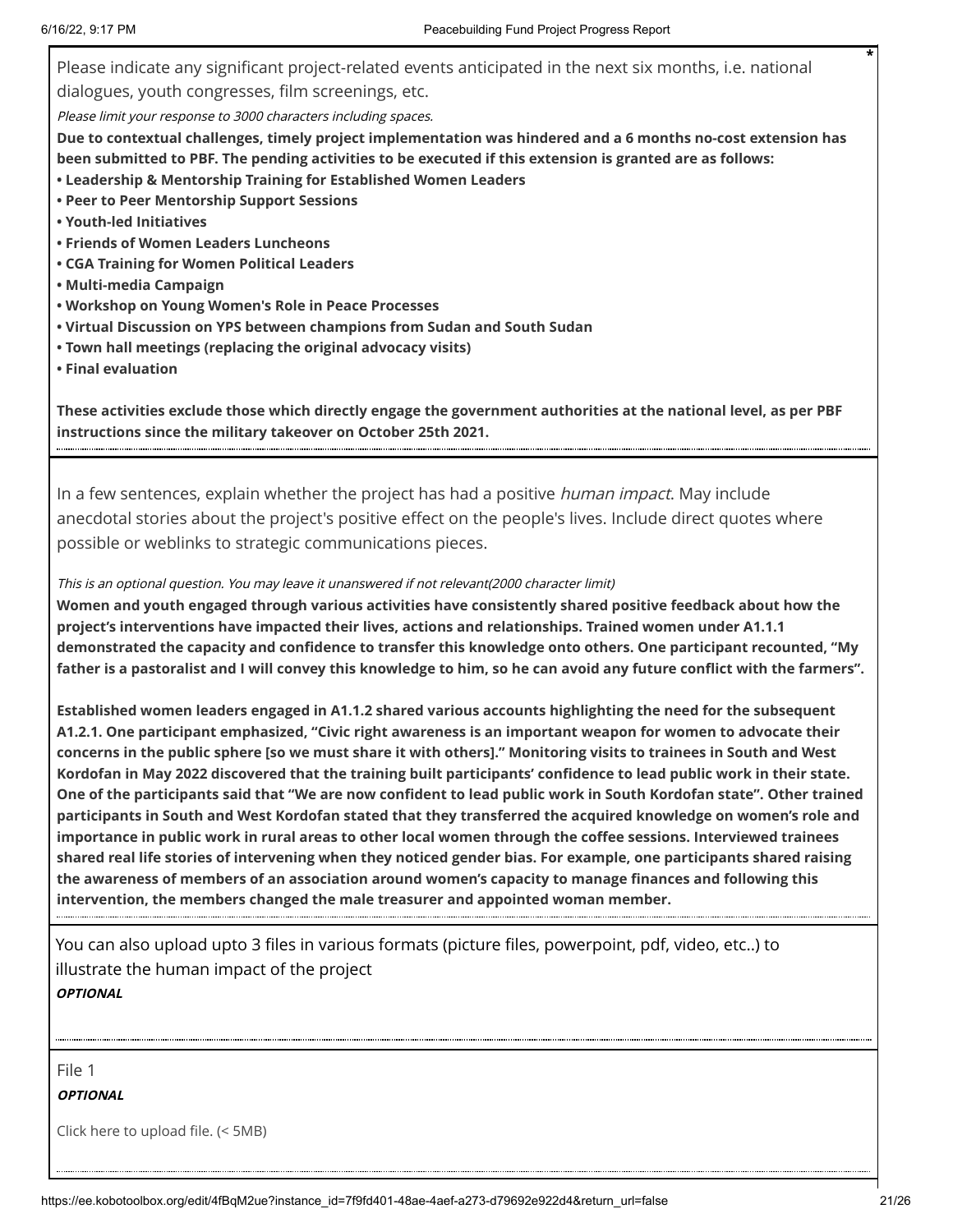Г

| File 2                                                                                                                |
|-----------------------------------------------------------------------------------------------------------------------|
| <b>OPTIONAL</b>                                                                                                       |
| Click here to upload file. (< 5MB)                                                                                    |
| File 3<br><b>OPTIONAL</b>                                                                                             |
| Click here to upload file. (< 5MB)                                                                                    |
| You can also add upto 3 links to online resources which illustrate the human impact of the project<br><b>OPTIONAL</b> |
| Link 1<br><b>OPTIONAL</b>                                                                                             |
| Link 2<br><b>OPTIONAL</b>                                                                                             |
| Link 3<br><b>OPTIONAL</b>                                                                                             |

### **» Monitoring**

Please list monitoring activities undertaken in the reporting period

Please limit your response to 1000 characters including spaces.

**During this reporting period, two monitoring visits were conducted by Search's DME manager – one in December 2021 and the other in May 2022. Both visits were convened through qualitative data through a series of confidential focus group discussions and key informant interviews held with beneficiaries of monitored activities. The findings of these visits have been reflected in the outcome level reporting.**

Do outcome indicators have baselines?

If only some of the outcome indicators have baselines, select 'yes'

yes

no

**\***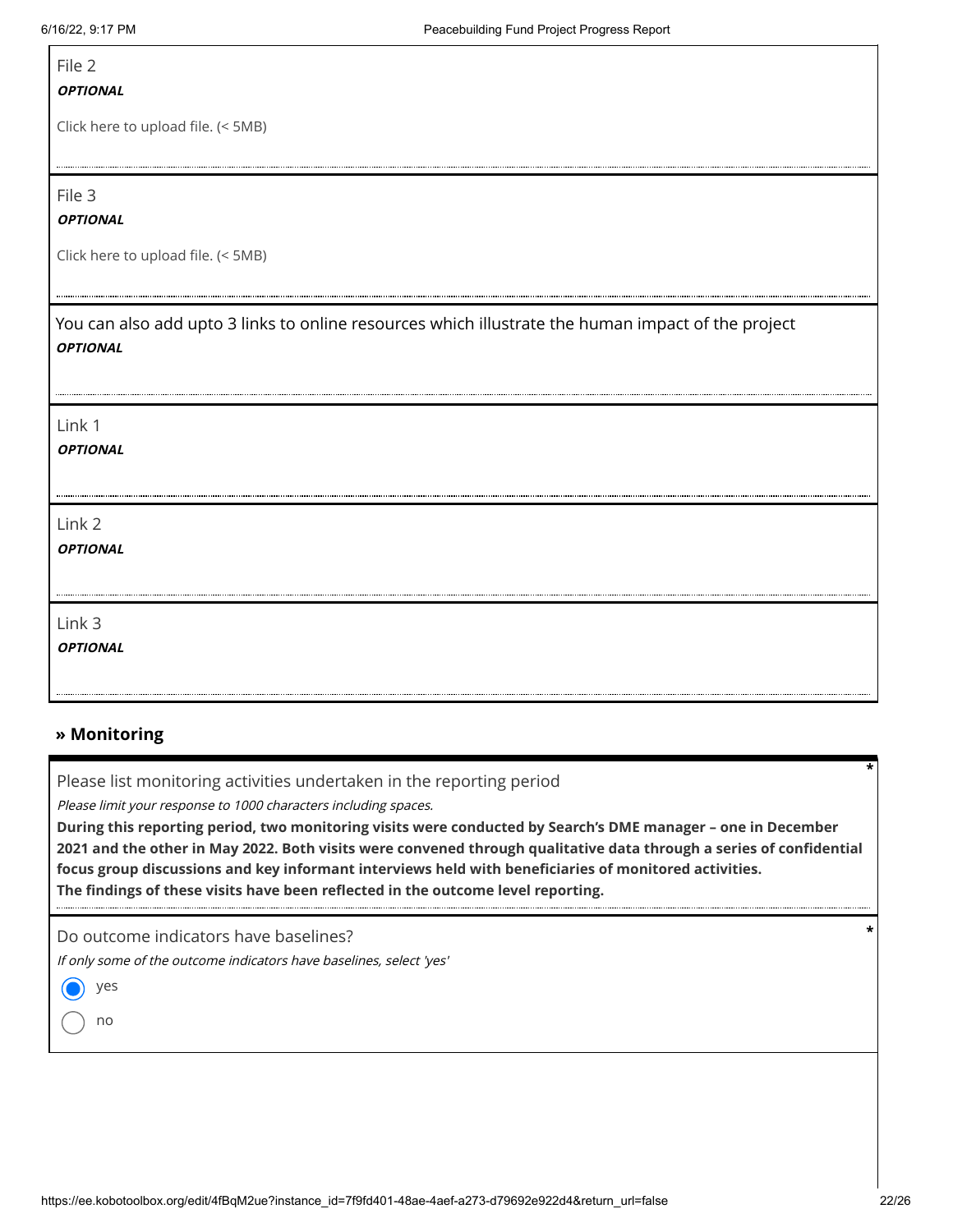| Please provide a brief description<br>Please limit your response to 3000 characters including spaces.<br>N/A |  |
|--------------------------------------------------------------------------------------------------------------|--|
| Has the project launched perception surveys or other community-based data collection?<br>yes<br>no           |  |

## **» Evaluation**

| Has an evaluation been conducted during the reporting period?<br>ves<br>no                                                                                                                                                                                                                                                                                                                                                                                                                              |
|---------------------------------------------------------------------------------------------------------------------------------------------------------------------------------------------------------------------------------------------------------------------------------------------------------------------------------------------------------------------------------------------------------------------------------------------------------------------------------------------------------|
| Evaluation budget (in USD):<br>28000                                                                                                                                                                                                                                                                                                                                                                                                                                                                    |
| If project will end in next six months, describe the evaluation preparations<br>Please limit your response to 3000 characters including spaces.<br>Though the project is initially projected to end within the next six months, a no-cost extension has been submitted<br>. The contract of the contract of the contract of the contract of the contract of the contract of the contract of the contract of the contract of the contract of the contract of the contract of the contract of the contrac |

**to prolong the project for an additional six months. Upon receipt of a confirmed answer to the NCE request, preparations for the evaluation will either begin immediately or be further delayed until closer to the new grant end date.**

## **» Catalytic Effect**

| $()$ yes      |  |
|---------------|--|
| $\bigodot$ no |  |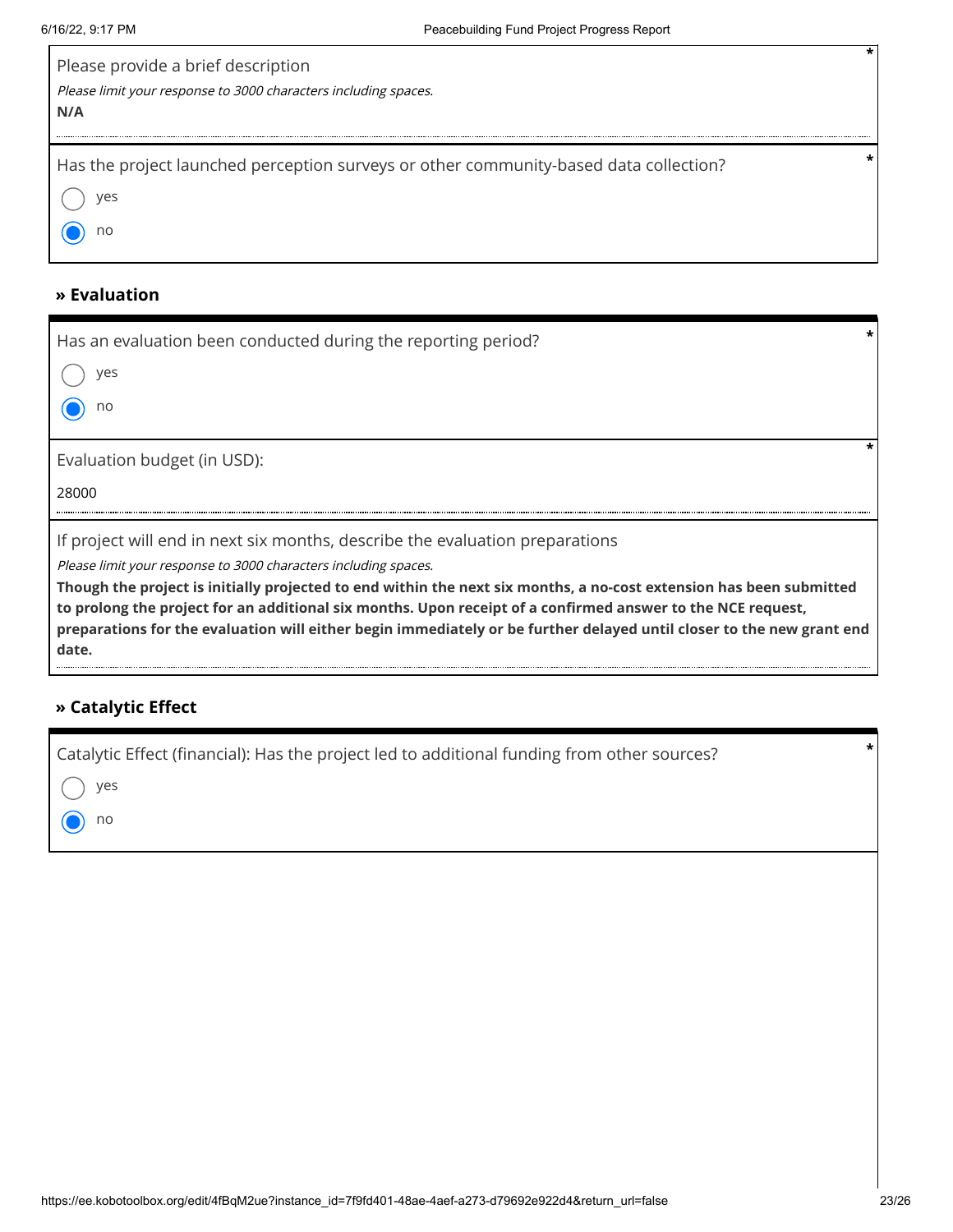| Catalytic Effect (non-financial): Has the project enabled or created a larger or longer-term<br>peacebuilding change to occur?                | $\star$ |
|-----------------------------------------------------------------------------------------------------------------------------------------------|---------|
| No catalytic effect                                                                                                                           |         |
| Some catalytic effect                                                                                                                         |         |
| Significant catalytic effect                                                                                                                  |         |
| Very Significant catalytic effect                                                                                                             |         |
| Don't Know                                                                                                                                    |         |
| Too early to tell                                                                                                                             |         |
|                                                                                                                                               | *       |
| Please describe how the project has had a (non-financial) catalytic effect<br>Please limit your response to 3000 characters including spaces. |         |
|                                                                                                                                               |         |

**Through the project's activities, strong and active women leader networks were formed across the three target states. These networks are led and run by local women and actively engage the grassroots. The activities of these networks include technical trainings and awareness raising which is widely spreading knowledge about women's important role in political peace processes and in society at large; hence, contributing to the catalysis of women's improved socio-political reality.**

## **PART IV: COVID-19**

Please respond to these questions if the project underwent any monetary or non-monetary adjustments due to the COVID-19 pandemic.

This section is optional. You can leave it blank if not relevant

Monetary adjustments:

Please indicate the total amount in USD of adjustments due to COVID-19:

0

Non-monetary adjustments: Please indicate any adjustments to the project which did not have any financial implications:

Please limit your response to 3000 characters including spaces.

**N/A**